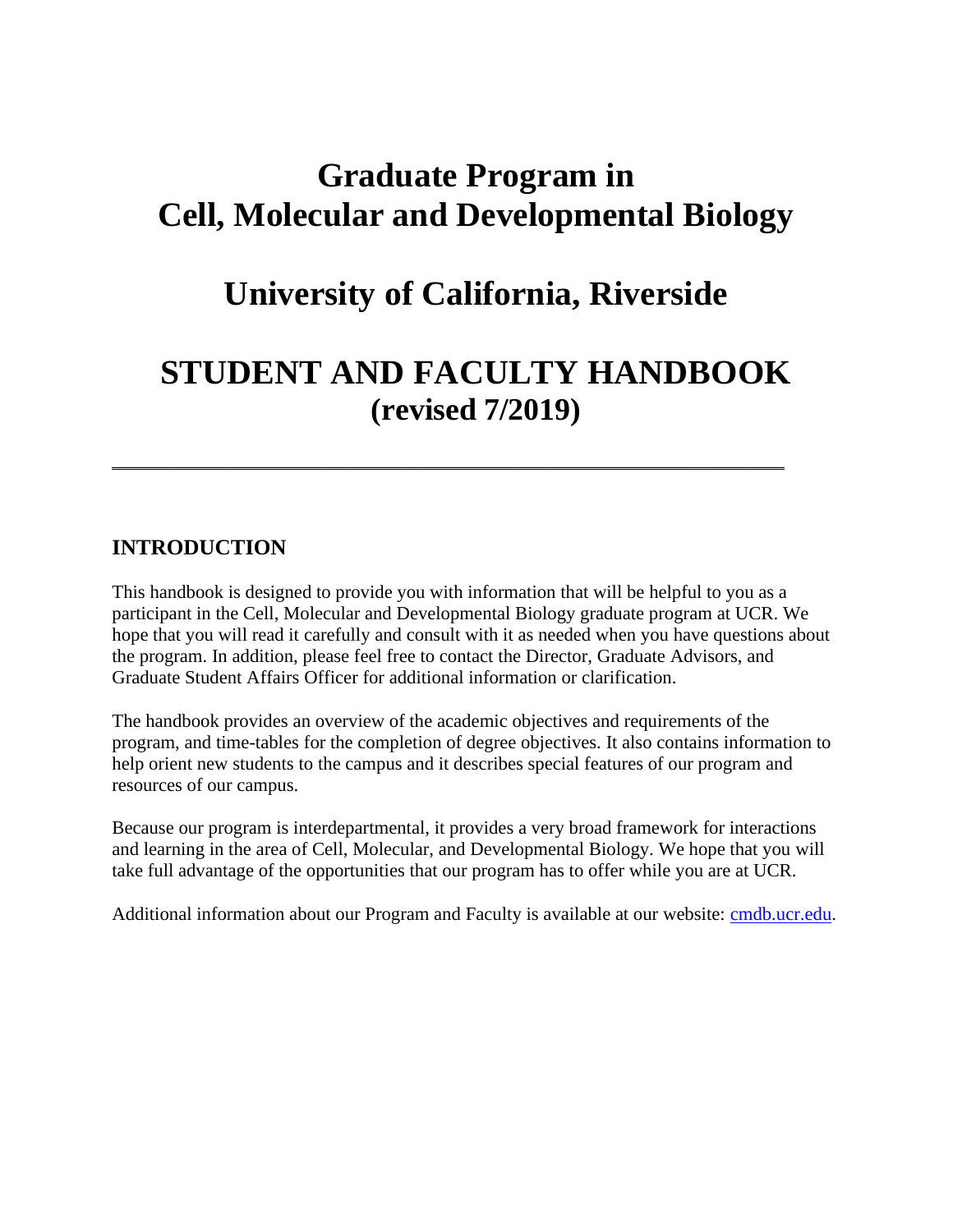### **CURRENT PROGRAM OFFICERS**

Program Director – **Prof. Morris Maduro** (2121A Genomics Building) is responsible for overseeing and administering the CMDB program. E-mail Morris.Maduro@ucr.edu, x2-7196

Graduate Advisor for Recruitment – **Dr. Nicole Zur Nieden** (1113 Biological Sciences Building) is responsible for overseeing the recruitment of new students and processing of graduate student applications. Chair of the Admissions Committee. E-mail nicole.zurnieden@ucr.edu, x2-3818

Graduate Advisor for Continuing Students Pre-candidacy –**Dr. Jeffrey Bachant** (2113 Biological Sciences Building) supports pre-candidacy continuing graduate students. E-mail jeffbach@ucr.edu, x2-6473

Graduate Advisor for Continuing Students Post-candidacy –**Prof. Morris Maduro** (2121A Genomics Building) supports post-candidacy continuing graduate students. E-mail Morris.Maduro@ucr.edu, x2-7196.

Graduate Student Services Advisor – **Julio Sosa** (1140 Batchelor Hall) maintains graduate student files and advises students on administrative and personal aspects of graduate studies. E-mail Julio.sosa@ucr.edu x2-7378

*The other staff in the CNAS Graduate Student Affairs Center (1140 Batchelor Hall) can also assist you when Julio Sosa is not available.*

### **Department of Statistics:**

This office provides administrative support to the CMDB program. Hours for the Business Office are 7:30a.m.-12:00p.m. and 1:00p.m.-4:30p.m, M-F and they are in 1337 Olmsted Hall. Please see the Administrative Unit Guide in Section 4 of this Handbook.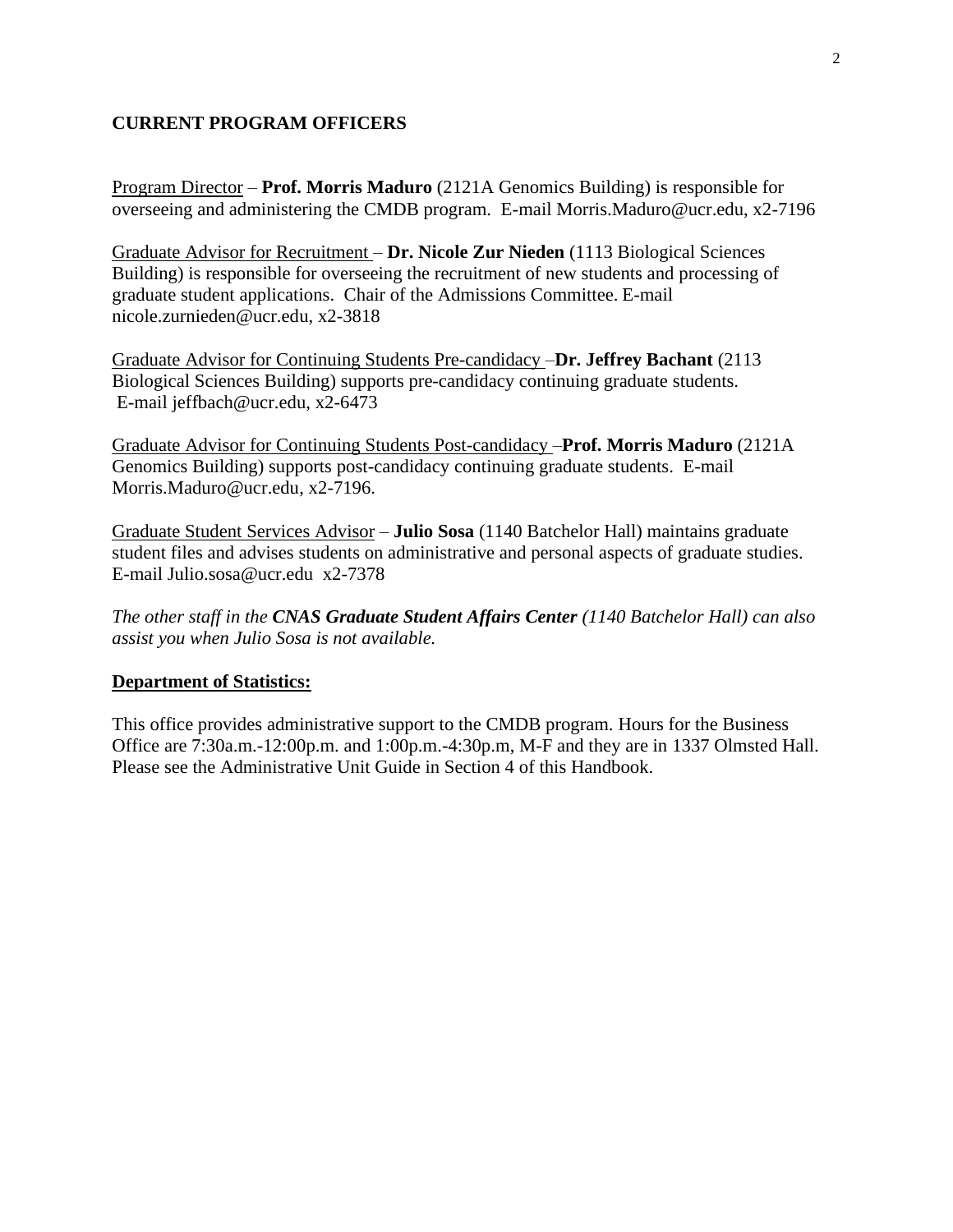### **CMDB ENTRANCE REQUIREMENTS**

Students who have not completed all of these requirements prior to admission may be required to fulfill deficiencies during the program. For more information contact the Graduate Advisor or Student Affairs Officer:

- \_\_\_\_1 SEM or 2 QTRS Calculus (MATH 9A-B or equiv.)
- \_\_\_\_1 YR Physics (PHYS 2 A-C or equiv.)

\_\_\_\_1 YR Inorganic Chemistry (CHEM 1A-C or equiv.)

\_\_\_\_1 YR Organic Chemistry (CHEM 112 A-C or equiv.)

- \_\_\_\_1 YR Introductory Biology (BIOL 5A-C or equiv.)
- \_\_\_\_1 COURSE Biochemistry (BCH 100 or BCH 110A or B or C or equiv.)
- \_\_\_\_1 COURSE Genetics (BIOL 102 or equiv.)
- \_\_\_\_1 COURSE Statistics (STAT 100A or equiv.)

\_\_\_\_2 upper division COURSES in cell, molecular or developmental biology (BPSC 135 or

BIOL 111 or BIOL 107 or BCH 110C or equiv.)

Graduate Advisor Notes: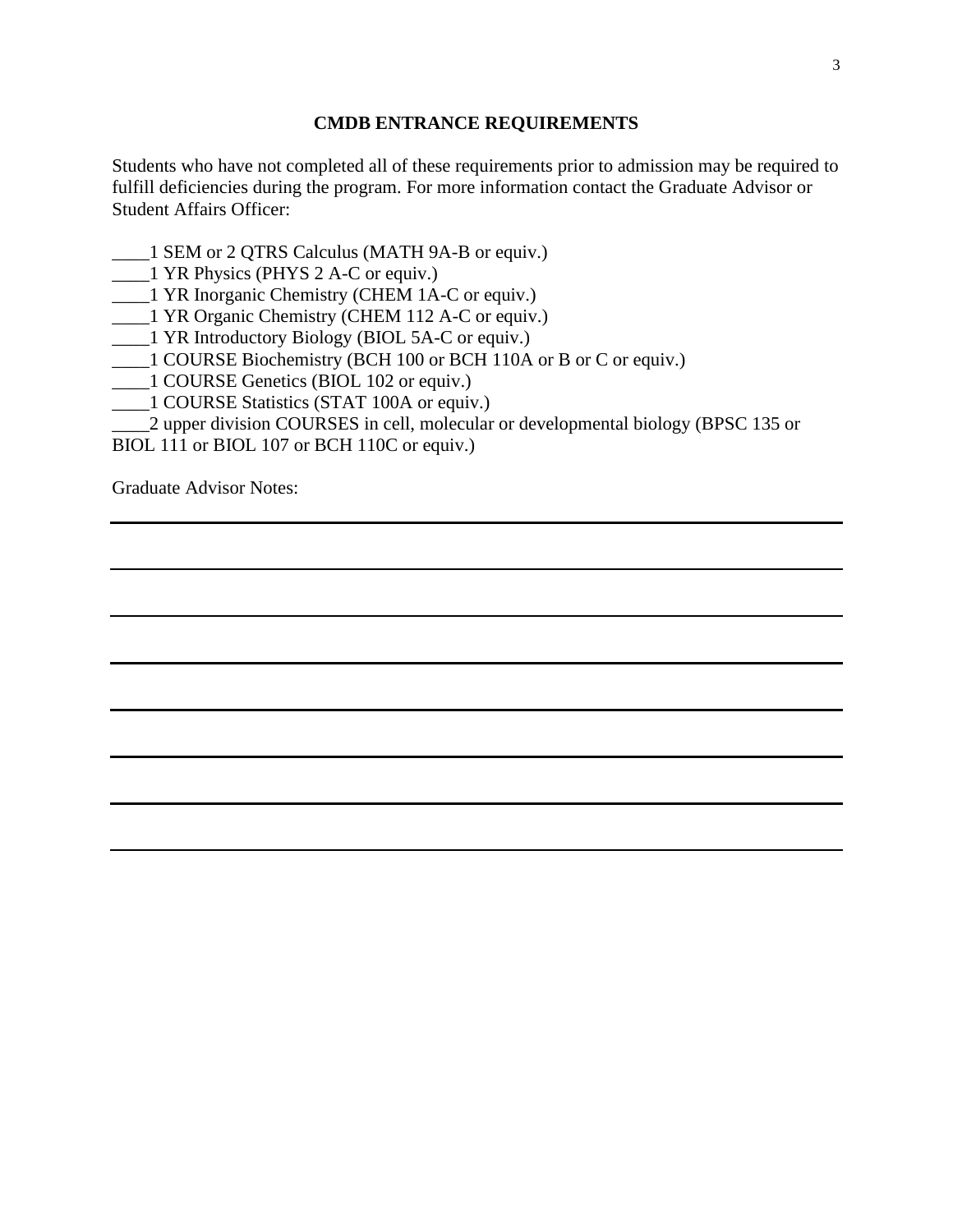#### CMDB Degree Requirement List 2019-2020

#### **REQUIREMENT I**

\_\_\_\_CMDB 203

**REQUIREMENT II: All students** are required to take one graduate level course in each of the three categories:

#### **CELL BIOLOGY**

At least one course from the following:

- BPSC 237 –Plant Cell Biology (4) (Fall)
- \_\_\_\_CMDB 200 –Cell Biology (4) (Winter)
- \_\_\_\_NRSC 200A –Fundamentals of Neuroscience (3) (Fall)

#### **MOLECULAR BIOLOGY**

At least one course from the following:

- BCH 211 –Molecular Biology (3) (Fall)
- \_\_\_\_BPSC 231 –The Plant Genome (4) (Winter)
- \_\_\_\_CMDB 201 –Molecular Biology (4) (Fall)
- \_\_\_\_NRSC 200B –Fundamentals of Neuroscience (3) (Winter)

#### **DEVELOPMENTAL BIOLOGY**

At least one course from the following:

- BPSC 232 -Plant Development (4) (Spring)
- \_\_\_\_CMDB 202 -Developmental Biology (4) (Spring)

#### **REQUIREMENT III**

**Ph.D. students only** are required to take at least one of the following 3-or 4-unit courses or two of the 2-unit courses from the menu below. Alternatively, any course from the list above (other than the three used to fulfill Requirement II) may be taken.

- BCH 210 -Biochemistry of Macromolecules
- BCH 212 -Signal Transduction & Biochemical
- **Regulation**
- BIEN 233- Computational Modeling of Biomolecules
- BIEN 245- Optical Methods in BIOL, CHEM, and ENGR
- BIOL 221/MCBL221 -Microbial Genetics
- \_\_\_\_BPSC 201EZ -Methods in Plant Biology (1-2 units)
- \_\_\_\_BPSC 210 -Methods in Arabidopsis Research
- \_\_\_\_BPSC 234 -Statistical Genomics
- BPSC 239 –Adv. Plant Physiology
- CHEM 284 –Biological Mass Spectrometry (2 units)
- \_\_\_\_CMDB 204 –Genome Maintenance & Stability
- \_\_\_\_CMDB 205 –Signal Transduction Pathways in
- Microbes & Plants
- \_\_\_\_CMDB 206 Gene Silencing
- \_\_\_\_CDMB 207 Stem Cell Biology and Disease
- \_\_\_\_CMDB 209 Ribonucleic Acid (RNA) Biology
- \_\_\_\_CMDB 210 Molecular Bio of Human Disease Vectors \_\_\_\_CMDB 220 – Chem Genomics Design Studio (2 units)
- \_\_\_\_CS 235 -Data Mining Techniques
- CS 238 -Algorithmic Techniques in Computational Biology
- \_\_\_\_GEN 241-Advances in Bioinformatics and **Genomics**
- \_\_\_\_GEN 242-Data Analysis in Genome Biology
- \_\_\_\_ENTM201-Core Areas of ENTM, Sub Cellular/Cellular
- ENTX 202 -Mechanisms of Toxicity
- MCBL 202-Microbial Pathogenesis and Physiology
- \_\_\_\_PHYS 265-DNA Computation (2 units)
- \_\_\_\_PHYS 283-Techniques in Microscopy (2 units)
- PLPA 207 –Bacterial and Viral Diseases of Plants
- \_\_\_\_PLPA 219 -Molecular Plant Virology
- \_\_\_\_OTHER (with consent of Graduate Advisor)

#### **REQUIREMENT IV**

**All students** are required to take the Graduate Seminar (257) in *Cell, Molecular, and Developmental Biology* each quarter offered in residence.

\_\_\_\_CMDB 257

In addition, if a laboratory holds regular lab meetings, students should enroll in 1-2 units of CMDB 250 per quarter. Please note that students are only allowed to enroll in one class per quarter which provides credit for lab meetings (for example, you may not take CMDB 250 and BCH 240 at the same time).

#### **REQUIREMENT V**

**All Students** are required to take one graduate seminar course in his/her area of specialization.

BCH 230 or BIOL/CMDB 281 or BPSC 240 or NRSC 289 \_\_\_\_ OTHER (with consent of Graduate

Advisor)

#### **REQUIREMENT VI (Ph.D. Only)**

**Ph.D. students** must fulfill a two quarter teaching requirement Course/Quarter\_\_\_\_\_\_\_\_\_\_\_\_\_\_\_\_\_\_\_\_\_\_\_\_\_\_\_\_\_\_Course/Quarter

**REQUIRMENT VII: All students** are required to take one course in professional development training (1unit: may be taken any time prior to graduation).GDIV 403 (Research and Scholarship Ethics)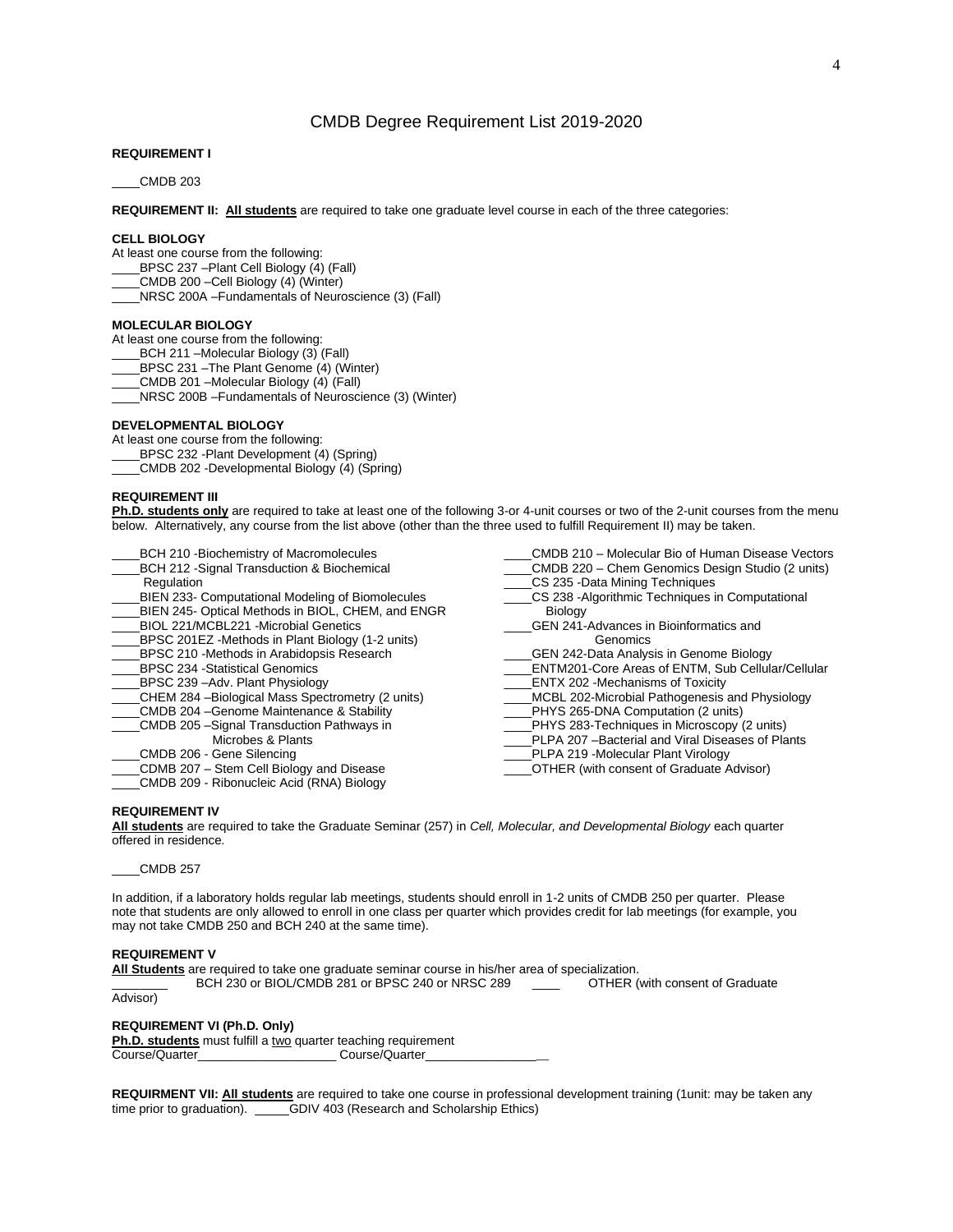# **PROCEDURES FOR WAIVING OR SUBSTITUTING COURSEWORK REQUIREMENTS**

Enrolled students asking for exemption from program coursework must submit a General Petition to the CMDB Graduate Advisor with a statement of justification and supply documentation (transcripts, course syllabi, etc). Some requests may require Executive Committee review. Please access the general petition form in the link below:

\_\_\_\_\_\_\_\_\_\_\_\_\_\_\_\_\_\_\_\_\_\_\_\_\_\_\_\_\_\_\_\_\_\_\_\_\_\_\_\_\_\_\_\_\_\_\_\_\_\_\_\_\_\_\_\_\_\_\_\_\_\_\_\_\_\_\_\_\_\_\_\_

<https://graduate.ucr.edu/petitions-and-forms>

# **GRADUATE DIVISION REQUIREMENTS**

For information on specific Graduate Division requirements, please refer to the UCR Graduate Division Website,<https://graduate.ucr.edu/regulations-and-procedures> and to the UCR General Catalog,<https://registrar.ucr.edu/registering/catalog>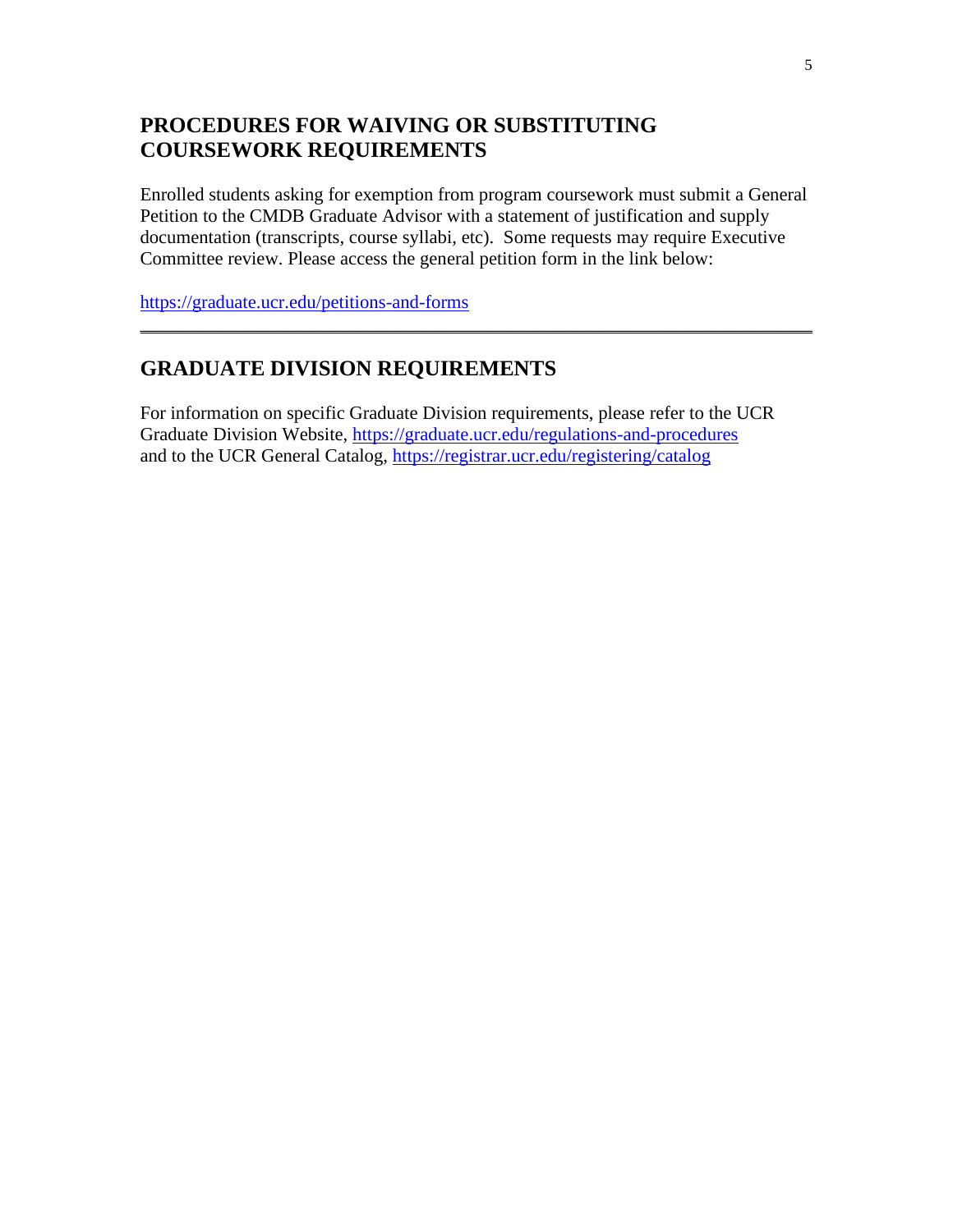#### **ANNUAL RESEARCH PROGRESS EVALUATION (ARPE)**

Each CMDB student is required, by both the Graduate Division and the CMDB Program, to have an Annual Research Progress Evaluation (ARPE). This will allow determination of whether the student is making normal and acceptable progress towards completion of her/his Ph.D. dissertation or MS thesis. Each student must hold an annual ARPE meeting with all the members of her/his Advisory /Dissertation by the end of each year the student is enrolled. During or following the meeting, the student's Guidance Committee must prepare a written evaluation using the CMDB ARPE Committee Report to be reviewed and signed by the student and all the Committee members. Copies of the signed report must be given to the student and each Committee member and a scanned copy of the signed report e-mailed to Mr. Julio Sosa [\(julio.sosa@ucr.edu\)](mailto:julio.sosa@ucr.edu). **It is strongly recommended that students aim to complete the ARPE meeting and report by June 30 each year.** Students who do not complete the ARPE process by the assigned deadline may be declared "not in good standing" and be ineligible to continue in the program. These students will have a hold placed on their fall quarter enrollment and must schedule a meeting with the Graduate Advisor and propose a plan to fulfill their ARPE requirement in a prompt manner. Students who remain classified as "not in good standing" will also not be eligible for Teaching Assistant appointment or for financial support from the CMDB Program. Once the Graduate Advisor is satisfied that the ARPE requirement has been met, a recommendation will be made to the Director to restore the student to "good standing" within the program.

After review of the student's ARPE report by the appropriate CMDB Graduate Advisor, the CMDB Student Affairs office will forward the report to the Graduate Division.

#### **General Protocol for ARPE:**

The ARPE will be initiated by the student preparing a written report (see details below), and completing the online ARPE form whose URL will be sent to all students by email every spring quarter.

Students are also responsible for scheduling, several weeks in advance, a time, date and location for the meeting of her/his Guidance/ Dissertation/Thesis committee. The report must be attached to the online ARPE form. The student and the major professor will receive a copy of the student's submission and report which can then be distributed to the rest of the committee.

The meeting will be chaired by the student's major professor. At the meeting, the student will make a 25 - 45 minute oral presentation, augmented by slides or other visual aids, if necessary, and answer questions raised by the Committee. The last phase of the meeting will be a private discussion of the Committee members to evaluate the student's annual research progress. The meeting will be concluded by the Committee sharing its conclusions and the CMDB ARPE Committee Report with the student.

#### Note that **any planned deviation from the above procedure must be approved by the appropriate CMDB graduate advisor.**

#### **Student's Annual Written Research Report (this is required to be submitted with the ARPE Online**

**form):** The student's written research report should not be simply a recapitulation of the student's oral presentation to her/his Advisory Committee. The written research report is a formal document that should be prepared according to the guidelines provided in the paragraphs below. It must be comprehensive and allow for being understood by a reader who would not attend the student's Advisory Committee presentation. Each student's Annual Research Progress Evaluation written report will be reviewed by the appropriate Graduate Advisor.

**Page #1 Background and Introduction:** There should be no more than 1 page of Introduction that will allow the reader to understand the context and starting point for this year's research evaluation; literature citations are not needed. The Introduction should conclude with an enumeration of 2-3 key research questions (goals) that will be covered in this year's evaluation.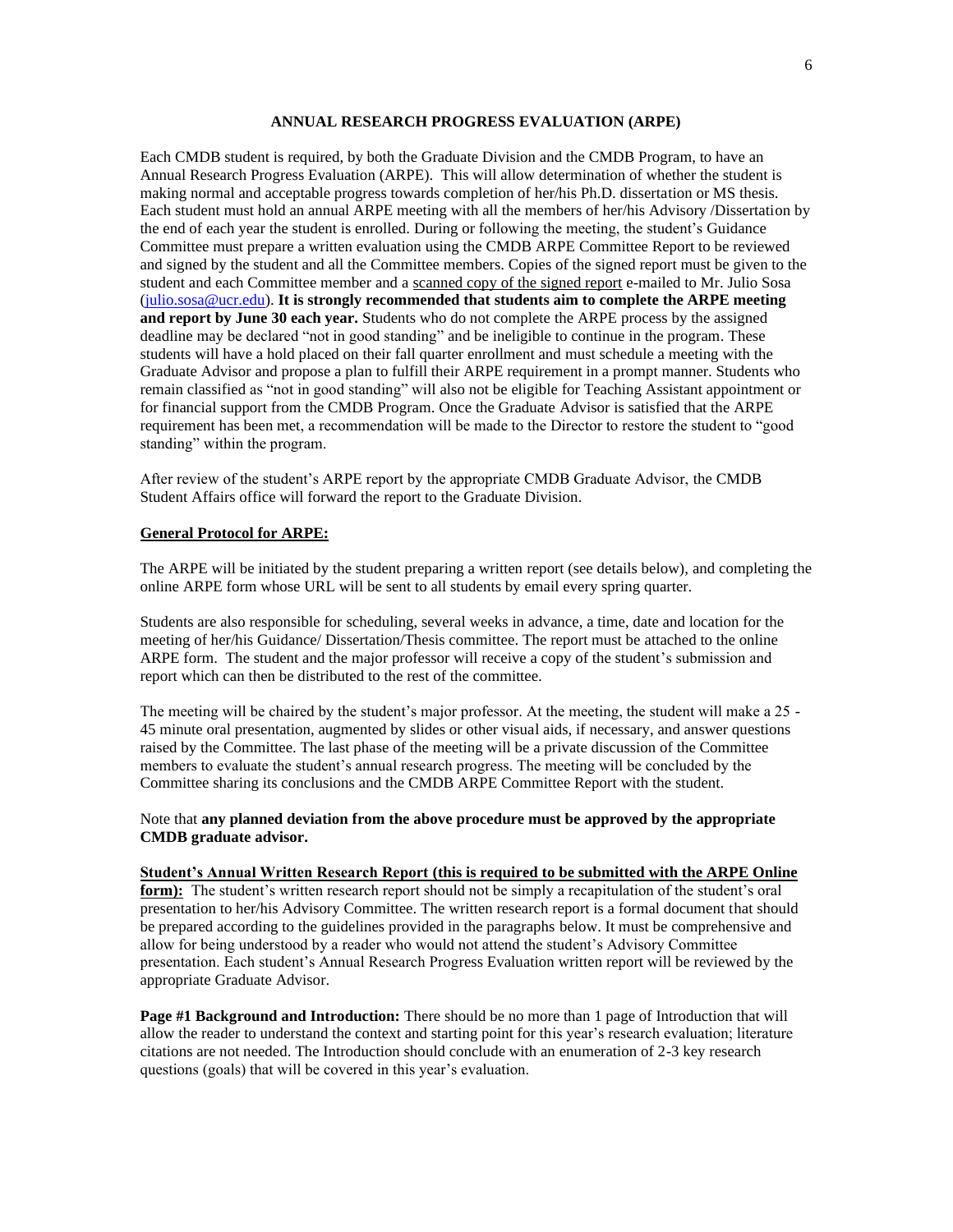**Pages #2-6 Research Data:** Summarize the key results (both positive and negative) as Figures and Tables using experimental data obtained over the past 12 months. Each Figure and Table should have a title and a legend that will permit the reader to understand the experiment; the extent of legend detail should be similar to that utilized by the Journal of Cell Biology. Also, under each legend, one or two sentences explaining the purpose of the experiment should be provided. The written report is limited to no more than 5 pages of data presentation; additional results may be included in the student's verbal presentation. No narrative of the results, discussion or reference citations should be included in the report.

**Page #7 Major Points:** Following the Research Data pages, a list of the significant conclusions revealed or supported by the experimental data should be written. Each conclusion or point should be limited to no more than two sentences. These points may be verbally and graphically amplified and discussed in the student's oral presentation. Collectively, they should answer the question "What have you learned in the past 12 months?" This page should be concluded with an enumeration of 2-4 research goals for the following year.

**Page #8 Additional Information on the Student:** All information solicited here pertains to the previous 12 months. Provide the following information on a page titled "Additional Student Information". (a) List the courses you completed with their grades. (b) Indicate whether you completed your written qualifying exam (date) or oral qualifying exam (date). (c) List any scientific papers or abstracts that you authored or co-authored that were formally published; provide a complete citation using the reference style of the Journal of Cell Biology. (d) List any scientific meetings that you attended; list the name of the meeting and where it was held, the approximate number of attendees and describe your contribution(s) (platform talk, poster, observer, etc.). (e) List any awards you have received.

#### **Instructions for Student Preparation of the ARPE Report**

The ARPE document should be typed in 11-point or 12-point font 11 or 12 with each page numbered in the lower right corner. A Header for each page should list the students first and last name and the scheduled date and location of the Advisory/Dissertation Committee meeting**. The student is required to attach the ARPE Report to the Online ARPE form.** Once submitted, the student and major professor will receive a copy of his/ her online submission and the report in an e-mail which needs to be forwarded to the rest of the committee at least one week before the scheduled meeting. The student is responsible for scheduling the ARPE meeting and reserving a room for the meeting. Also the student should send an e-mail reminder to each Committee member 24 hours in advance.

#### **ARPE Guidance Committee Report**

The student's Major Professor, acting as Chair of the Guidance/Dissertation Committee, is responsible for preparing the required formal written report concerning the student's Annual Research Progress Evaluation. The form will be e-mailed to all major professors with the ARPE call each spring. The form is typically completed at the end of the ARPE meeting and signed by all the Committee members as well as the student.

Copies of the signed report must be given to the student and each Committee member and a scanned copy of the signed report e-mailed to Mr. Julio Sosa in the CMDB Student Services Advisor within one week after the ARPE meeting.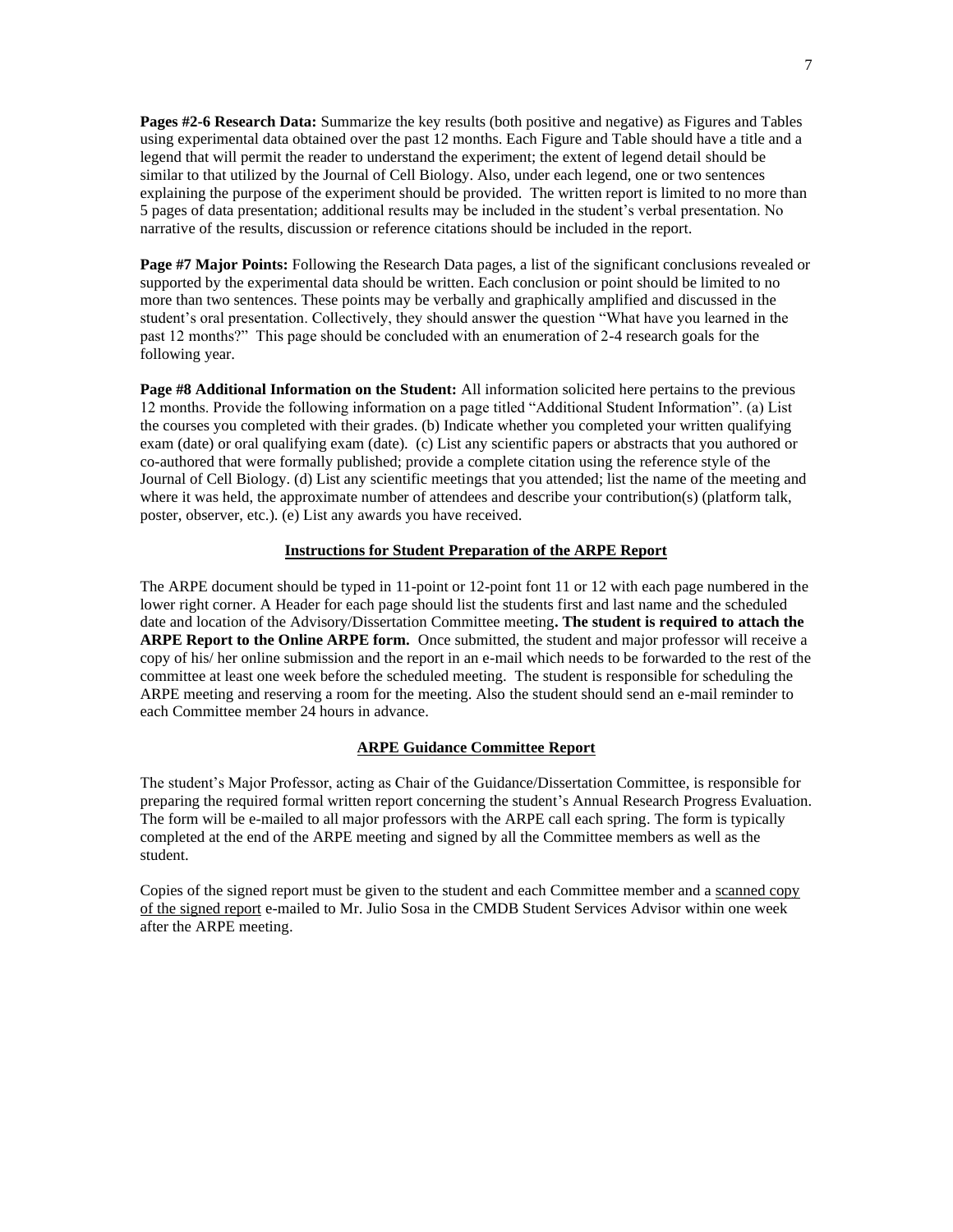# **THE ACADEMIC PROGRAM (M.S.)**

### *To help you plan your program and monitor your progress, a Timetable Checklist for the M.S. Degree appears at the back of this section*.

The M.S. degree is a research degree that requires the completion of a thesis. The CMDB Graduate Program does not offer a "coursework" M.S. degree. M.S. students generally concentrate on formal coursework during the first year and on research the second year.

The degree requires completion of 36 units of coursework. Twenty-four units must be in appropriate graduate courses (200 series), a maximum of 12 of 290-299 may count toward the degree. The remaining 12 units can be taken either in the 100 or 200 series. Students must take four CMDB core courses, the Seminar in Cell, Molecular; Developmental Biology (257) & the Graduate Student Seminar in CMDB (258) each quarter they are offered; plus one graduate seminar (see checklist for course requirements in Section 1 of the handbook).

CMDB 257 (a series of seminars presented by distinguished outside speakers) every quarter in conjunction with the Graduate Programs in GGB and MCBL. **Students are required to register for CMDB 257 each quarter it is offered.** 

CMDB 250 Special Topics in Cell, Molecular, and Developmental Biology provides students with a way to earn course credit for organized laboratory meetings. Students may enroll in 1-2 units per quarter. Please note that students are only allowed to enroll in one class per quarter which provides credit for lab meetings (for example, you may not take CMDB 250 and BCH 240 at the same time).

The following is a timeline guide for students pursuing the M.S. degree:

- 1) **Meet with the Graduate Advisor as soon as possible** in your initial quarter of study. He/She will work with you to design an appropriate academic course of study for your degree plan and will help you select an appropriate major professor. You may undertake two research rotations during your first quarter of study. Once you have chosen a major professor, you will choose a Guidance Committee (3 member committee that includes your Major Professor) in consultation with your major professor and the Graduate Advisor.
- 2) **In the first year, take basic coursework** and complete the core requirements for the program. Students who are admitted to graduate standing lacking CMDB entrance requirement courses may be required to take appropriate undergraduate courses.
- 3) **Select a Guidance Committee** in consultation with your chosen Major Professor by the end of your second quarter. Use this form to nominate the committee: <https://ucrbsgsac.wufoo.com/forms/ws80fh20iqnd8u/>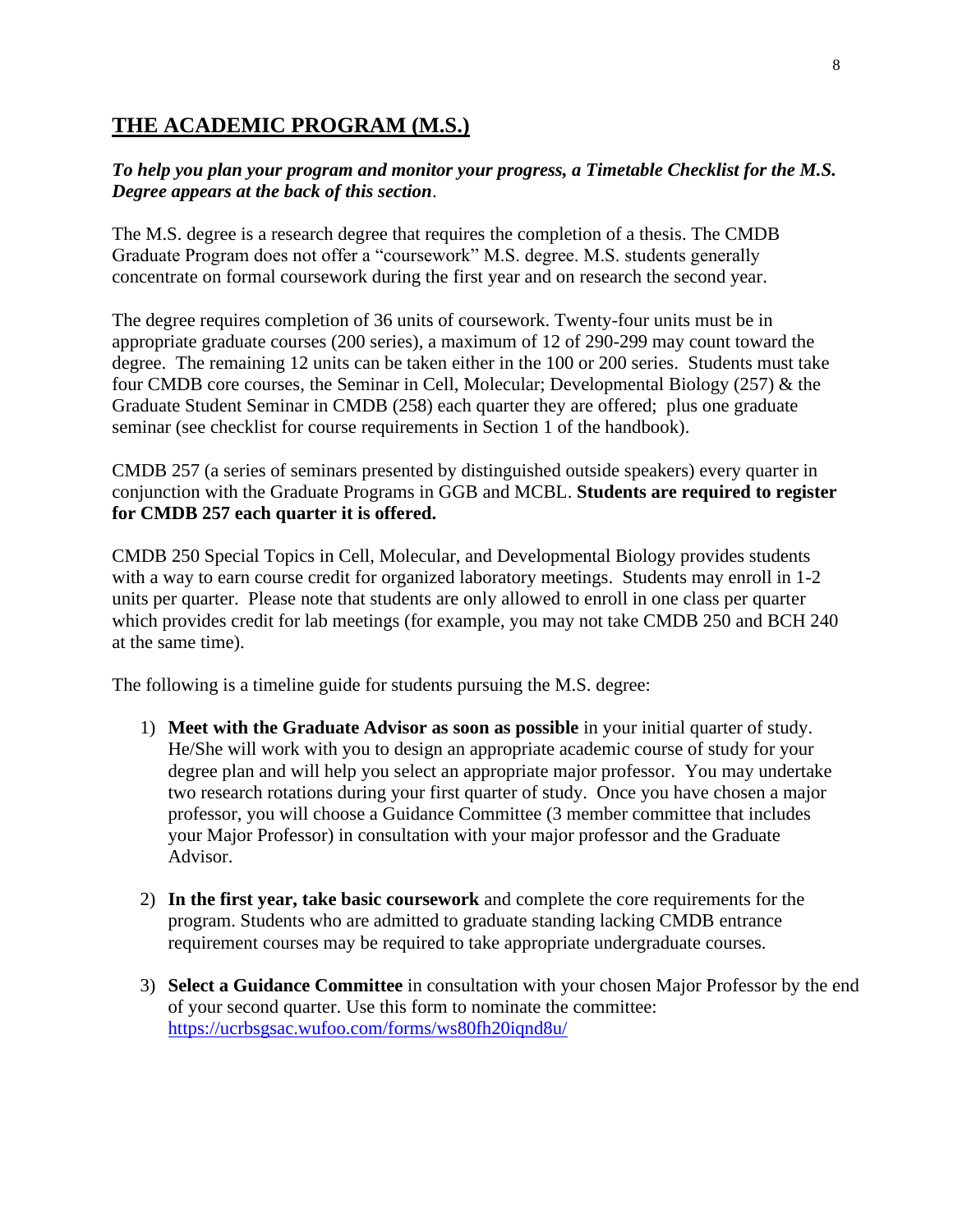- 4) **Plan and begin a research project during the second quarter**, select a major professor and prepare a brief description of the proposed research to present to your Guidance Committee.
- 5) **Make substantive progress on your research during the third quarter**. By the end of your first year of graduate school, your research project should be well planned and substantially underway.
- 6) **Meet with your Guidance Committee** during your third quarter in residence, to discuss your progress in the program and complete the Annual Research Progress Evaluation (ARPE).
- 7) **Carry out your Thesis Research during the summer and the second year**. Confer with your Major Professor regarding the format of your thesis. The format is somewhat flexible, but must meet with the approval of the Thesis Committee and the Graduate Division. Choose your Thesis Committee (3 member committee that includes your major Professor) in consultation with your major professor and the Graduate Advisor. Use the following form to nominate your committee:

[https://graduate.ucr.edu/sites/g/files/rcwecm1796/files/2018-08/committee\\_nomination\\_change.pdf](https://graduate.ucr.edu/sites/g/files/rcwecm1796/files/2018-08/committee_nomination_change.pdf)

Your Thesis Committee may be the same as your Guidance Committee. Once approved by CMDB, you may enter it on your Advancement to Candidacy form.

- **8) File an Application for Candidacy for Master of Science Form the quarter you expect to graduate.** Use the electronic form accessible at R'grad [\(http://www.rweb.ucr.edu/\)](http://www.rweb.ucr.edu/). This form may require a portion to be completed by you and your Major Professor and another portion to be completed by Julio Sosa and the Graduate Advisor.
- **9) Have your Thesis Committee review a draft of your thesis.**
- **10) Defend your thesis.**
- **11) Complete post-thesis requirements as required by the Graduate Division.**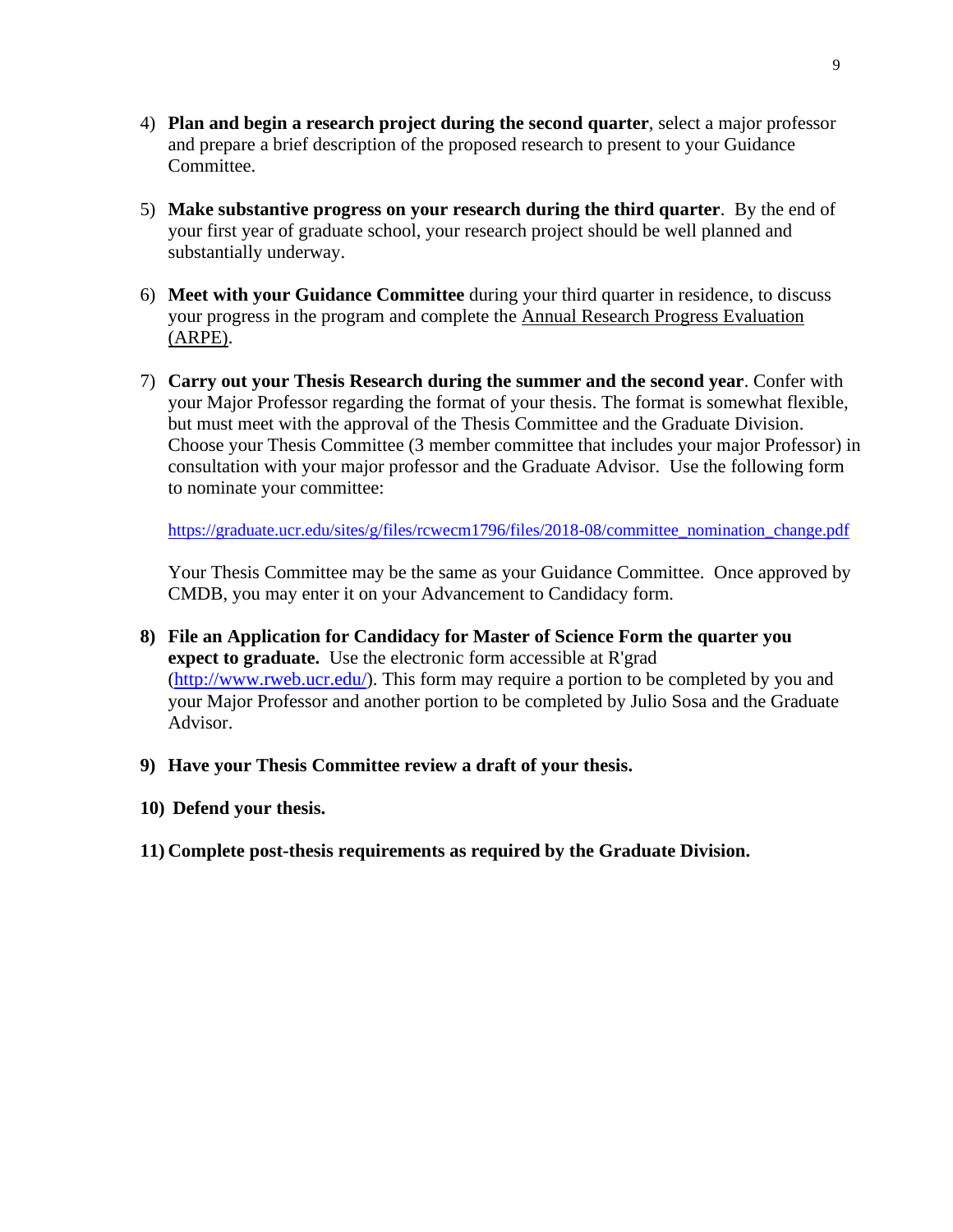# **CONTINUING FROM THE MASTER'S TO THE DOCTORATE**

Students who are enrolled in the M.S. program may petition to pursue the Ph.D. degree. To do so, they must have the recommendation of the Executive Committee. Approval by the Executive Committee is not automatic; the Committee determines on a case-by-case basis whether a student has the academic potential to succeed in the Ph.D. program. For further information on the process of petitioning to the Ph.D. program, please see the Graduate Student Services Advisor.

### **Satisfactory Academic Progress**

Normative time to the M.S. degree in CMDB is two years (six quarters). Normative time is defined as the period of full-time registration required to earn the degree, assuming that the student enters with a bachelor's degree and has no course deficiencies or need to take any remedial work. As stated above, in the CMDB Program, the individual student's program of study is planned first in consultation with the Director and Graduate Advisor, then in consultation with his or her Guidance Committee, which supervises the student's progress prior to the appointment of the Thesis Committee. The Thesis Committee oversees the student's progress in the final stages of his or her degree program.

For all students, evaluations of progress are carried out each spring/summer. Students meet with their Guidance or Thesis Committee, and the student's Major Professor submits the Annual Research Progress Evaluation to the Graduate Advisor summarizing the discussion of the Committee. The Graduate Advisor is then responsible for making specific recommendations to the Graduate Division concerning the student's progress. The Graduate Advisor may also approve exceptions to the normal time schedule occasioned by unusual circumstances. Students are provided with a copy of the annual evaluation, and copies are forwarded to the Graduate Division.

### **Unsatisfactory Academic Progress**

It is expected that students will make good progress in the CMDB degree program. The Graduate Division will block registration of students who fail to perform satisfactorily. In addition, unsatisfactory academic progress severely limits opportunities for receiving funding through the Program. Students are considered to be making unacceptable progress when:

- they fail to fulfill program requirements in a timely and satisfactory manner
- the overall GPA drops below the minimum level of 3.00 (this requirement may be higher for students holding a fellowship or TA appointment)
- they have 12 or more units of "I" grades
- the Major Professor feels that the student is not making normal progress in the laboratory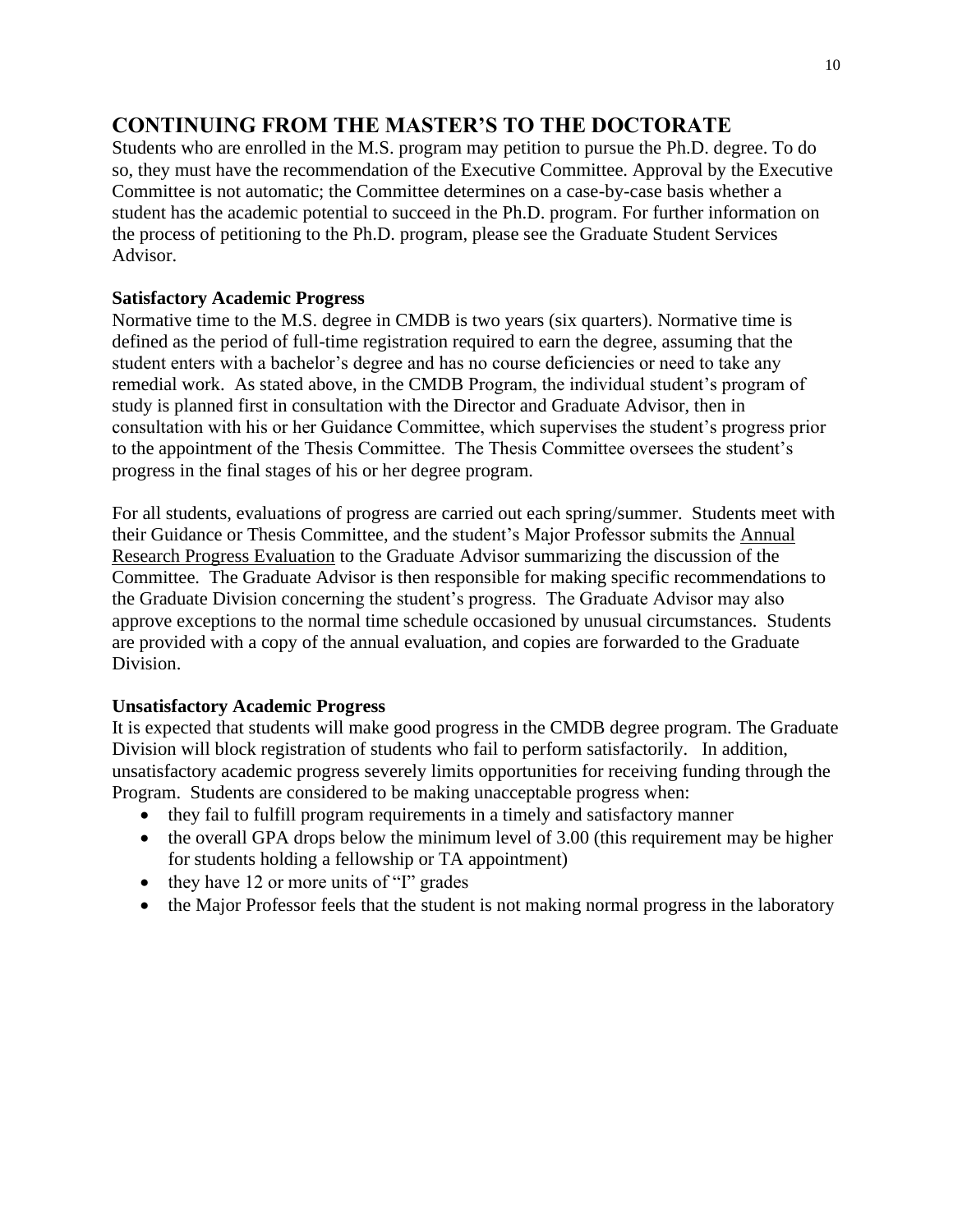# **TIME TABLE CHECKLIST FOR M.S. DEGREE**

| <b>Chair of Guidance Committee:</b>               |                                                        |
|---------------------------------------------------|--------------------------------------------------------|
| Members of Guidance Committee:                    |                                                        |
|                                                   |                                                        |
| <b>Target Date</b><br>Date                        |                                                        |
| Completed:                                        |                                                        |
| Year 1<br>Meet with Director and Graduate Advisor | 1st quarter                                            |
| Select a Major Professor                          | 2nd quarter                                            |
| Select a Guidance Committee                       | 2nd quarter                                            |
| Plan and initiate research project                | 2nd quarter                                            |
| Meet with Guidance Committee                      | 3rd quarter<br><u> 1990 - Johann Barbara, martxa a</u> |
| <b>Annual Research Progress Evaluation</b>        | 3rd quarter/summer                                     |
| Year 2<br><b>Name Thesis Committee</b>            | 4th quarter                                            |
| Submit thesis to Committee                        | 5th or 6th quarter                                     |
| Meet with Thesis Committee                        | 6th quarter                                            |
| <b>Annual Research Progress Evaluation</b>        | 6th quarter/summer                                     |
| File advancement to candidacy paperwork           | 6th quarter                                            |
| Present research results at Research Symposium    | <b>Spring Quarter</b>                                  |
| Defend thesis                                     | final quarter                                          |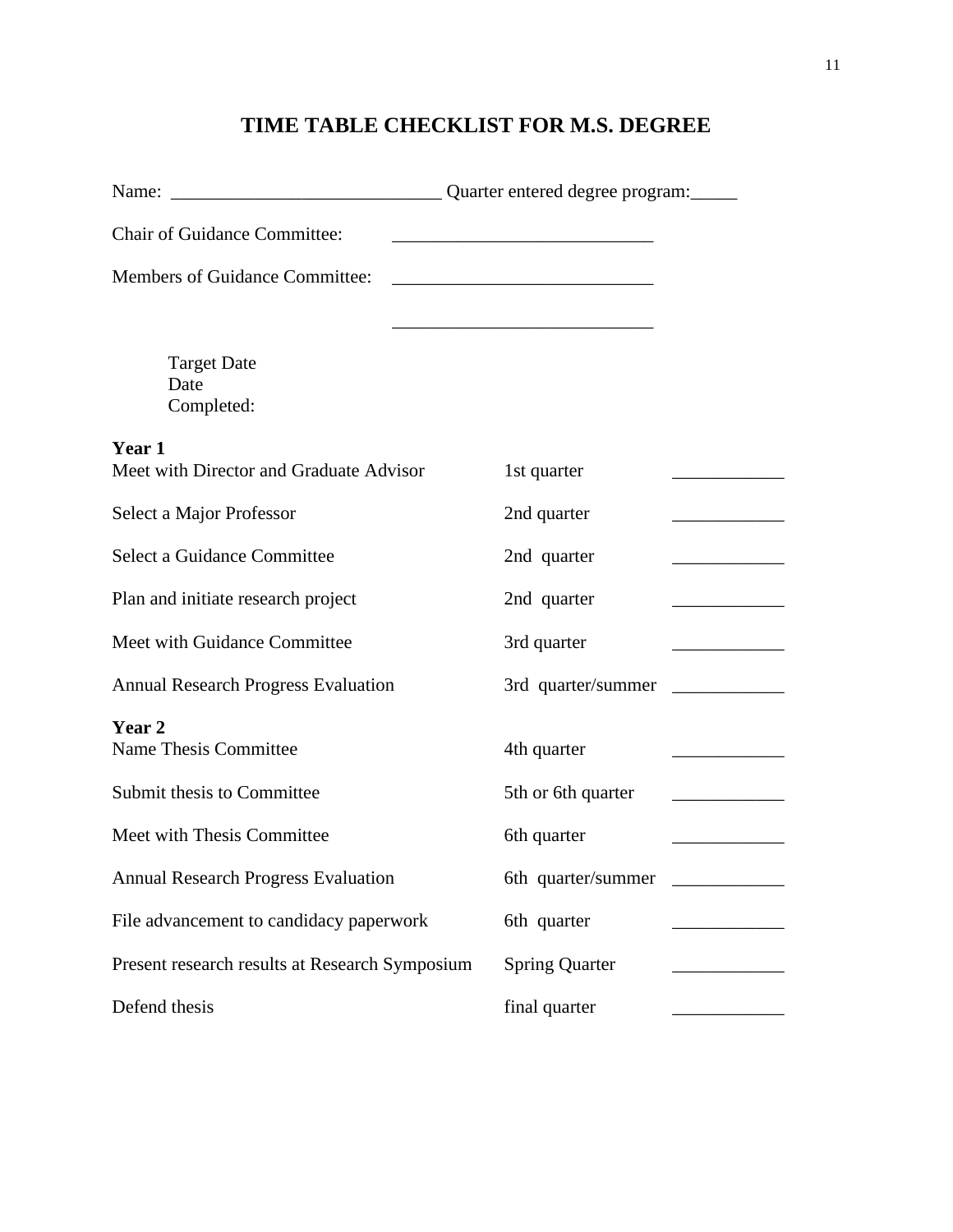# **THE ACADEMIC PROGRAM (PH.D.)**

### *To help you plan your program and monitor your progress, a Time Table checklist is located in the back of this section. The following list provides more detailed information on the steps you need to take to advance to candidacy.*

The main goal of our program is to enable students to acquire modern perspectives and technical skills in Cell, Molecular and Developmental Biology and to foster initiative and imagination that will lead to productive careers in academia, government, and industry following graduation. The Ph.D. degree requires demonstration of broad knowledge in the area of Cell, Molecular, and Developmental Biology and substantive ability in original research.

The recommended normative time for completion of the Ph.D. degree requirements is fifteen quarters (5 years). During the first two years, emphasis is on coursework and completion of the qualifying examinations, as well as research. The remaining three years are devoted primarily to research and to the writing and defense of the dissertation, although students continue to participate in graduate seminars and may take additional coursework during this period.

Briefly, you are expected to achieve the following major goals during your time in the program:(1) complete core course work by the end of your 1st year (see Section 1 for course checklist for Ph.D.), (2) prepare a research proposal, pass the Written and Oral Qualifying Examinations, and advance to candidacy by the start of the seventh quarter, and (3) produce and file your dissertation by the end of your fifteenth quarter.

The following is a guide to achieving these goals:

- 1. **Schedule a meeting with the Graduate Advisor soon after arriving at UCR.** The Graduate Advisor will help you to design a course of study which will: (a) make up any course deficiencies; (b) meet the Program's course requirements and (c) prepare you for research in your chosen area of specialization. The Graduate Advisor will also assist you in the selection of rotations, which lead to your identification of an appropriate Major Professor. The Major Professor will serve as Chair of your Guidance and Dissertation Committees and has the critical role of mentoring your scientific development. The Major Professor provides the research facilities and the intellectual guidance required to complete the dissertation. Students may select a Major Professor any time during the 1st three quarters of enrollment.
- 2. **Begin** research **rotations.** Students are strongly urged to complete at least two rotations during their first academic year at UCR. Rotations provide you with an opportunity to explore different research areas under CMDB faculty. In consultation with individual faculty members and the Graduate advisor, you will determine a rotation plan. Rotations can be flexible; most are either 5 or 10 weeks in length. During each rotation, you will work on a research project under the guidance of a faculty member and others in the lab. The goal of a rotation is to learn about the lab so that you can understand the experimental system, the research questions, and the lab culture. Rotations give you an opportunity to learn new approaches and techniques. Perhaps most importantly, rotations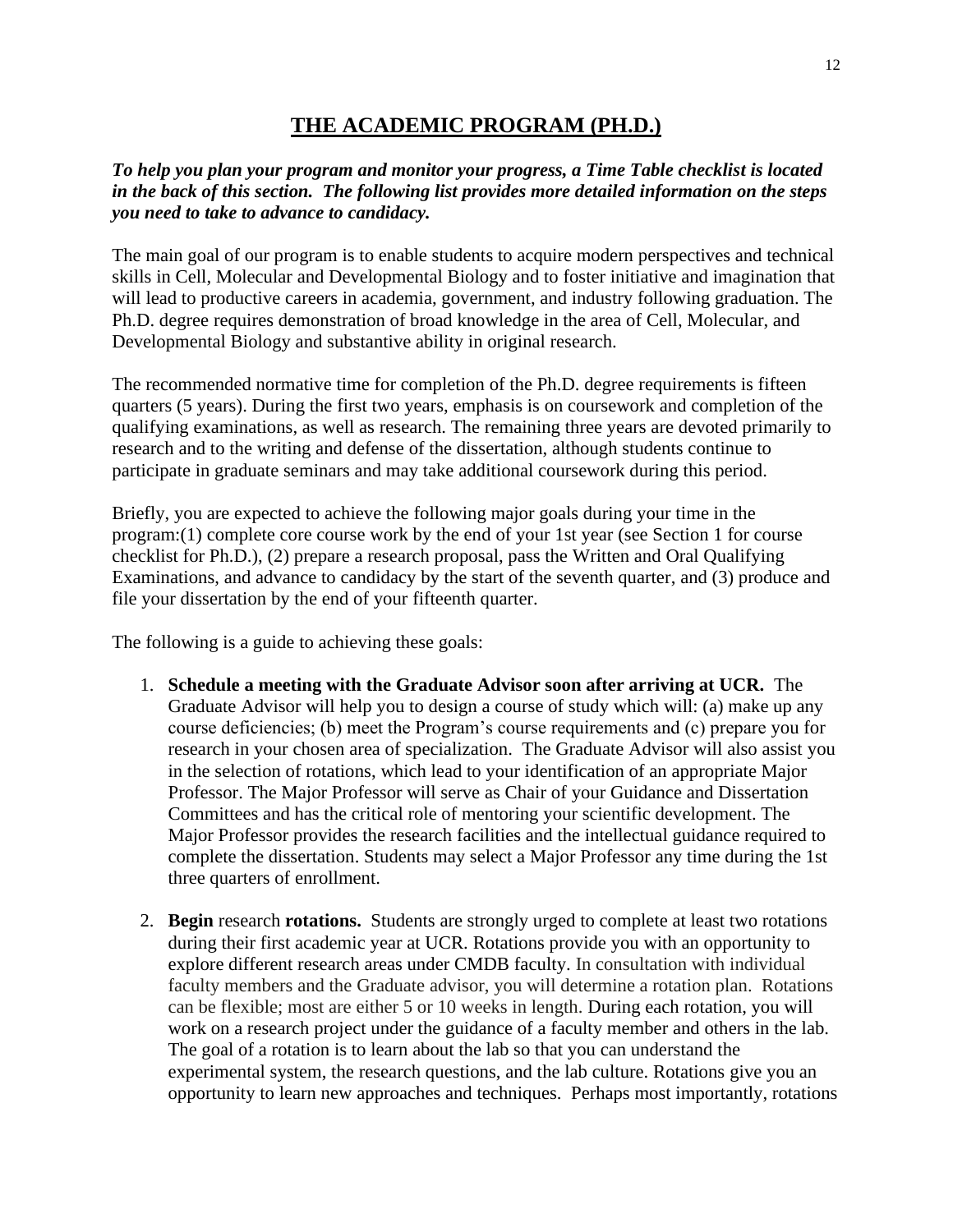allow you to learn about the faculty member's mentoring style and determine how well you it suits you. In turn, the faculty advisor uses the rotation to evaluate qualities such as your work ethic, enthusiasm, experimental skills, and whether the research topic seems like a good fit for you. In addition, he/she will assess how well you will fit into the lab culture and will ultimately decide if he/she can work with you for to direct your dissertation research. It is essential that you understand the expectations of each faculty member you are rotating with. You should discuss this with them at the beginning of each rotation. Your performance in each rotation will be evaluated by the faculty member.

- 3. **Select a Guidance Committee** in consultation with your chosen Major Professor by the end of your second quarter. Use this form for nominating the committee: <https://ucrbsgsac.wufoo.com/forms/ws80fh20iqnd8u/>
- 4. **Complete course requirements.** These include 4 core courses and 1 elective, plus one additional 2-unit graduate special topics seminars (from an approved list). CMDB 257 (a series of seminars presented by distinguished outside speakers) is offered every quarter and is combined with the Graduate Programs in MCBL and GGB. Students are required to register in CMDB 257 each quarter it is offered.
- 5. **Complete your teaching requirement.** A minimum of two quarters of service as a Teaching Assistant in cell, molecular, developmental or related-area courses is required regardless of whether financial support comes from Fellowship or Research Assistantships, etc. Teaching may be done at any time but it is recommended that it be done in the **third** or **fourth** years. All students are required to complete TA Training through the Teaching Assistant Development Program (TADP). Please see the TADP website for more information http://www.tadp.ucr.edu
- 6. **Complete the Qualifying Examinations.** The qualifying examination consists of three parts: research proposal, written, and oral. (See protocols on following pages)

### **CMDB Graduate Program - Ph.D. Qualifying Examination**

The CMDB Ph.D. Qualifying Examination consists of three parts:

- 1) The Written Examination- consists of questions written by the Qualifying Examination Committee and answered by the student over 2-3 days depending on the number of questions. The Qualifying Exam Committee determines if the student passes the written exam and may proceed to the Oral Exam.
- 2) The Research Proposal- an NSF or NIH style research proposal written by the student concerning his/her Dissertation Research Project, approved by the Major Professor, and distributed to the Qualifying Exam Committee at least 4 weeks prior to the start of the Written Examination.
- 3) The Oral Examination- An oral examination where the student makes a 45-60 minute presentation on the proposed Dissertation Research Project followed by questions from the committee.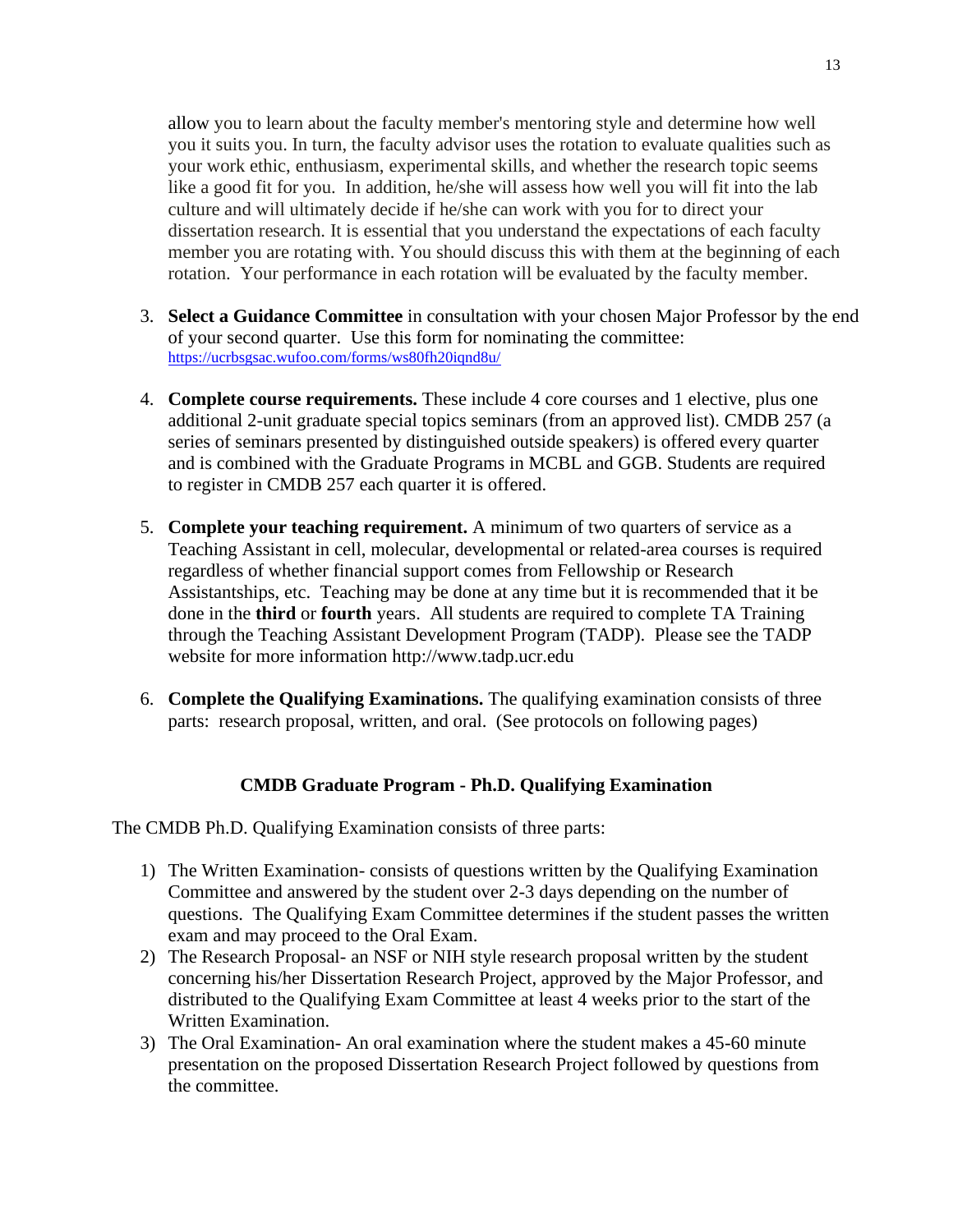### **Ph.D. Qualifying Exam Committee**

The Ph.D. Qualifying Exam Committee should be formed at least three months before the anticipated written exam date. This provides adequate time for study and arrangement of dates for written and oral exams.

The Qualifying Examination normally occurs near the end of the second year of the student's graduate program. Students who fail to schedule a qualifying exam within a three-year period, will be evaluated on a case by case basis by the Executive Committee for continuation in the program. The student, working in consultation with the Major Professor, chooses the Chair of the Committee, the outside member, and two other CMDB faculty members. The student must speak to each faculty member nominated for the Qualifying Examination Committee and confirm his/her willingness to serve in this capacity. The student then completes the online Qualifying Examination Committee Nomination Form at R'grad [\(http://www.rweb.ucr.edu/\)](http://www.rweb.ucr.edu/).

The CMDB Executive Committee selects the final member of the committee, the SSA prepares the nomination form, the Graduate Advisor signs, and the committee is submitted for Graduate Division Approval. Graduate Division notifies the student and the program when the committee is approved.

### **Scheduling the Exams**

Once the Qualifying Exam Committee is approved, the student consults with the members of the Qualifying Examination Committee to establish specific dates for the written and oral examinations. Students should be aware that it is often difficulty to find dates for the oral and written exams due to the busy travel schedules of faculty. An early commitment to exam dates helps to avoid scheduling difficulties. The student (in consultation with the Committee Chair) is responsible for identifying and reserving rooms for the written and oral exams. The CMDB Graduate Student Services Advisor will help with room scheduling if needed.

The student notifies the Committee members of the date and location by e-mail as soon as they are established. Students should set study plans with committee members approximately 3-4 months prior to the exam. The expected time dedicated to preparation for the exam should be discussed with the student's major professor. At least 4 weeks prior to the Written Qualifying Examination, the student is required to provide a hard copy of the research proposal to each member of the Qualifying Examination Committee.

#### **The Written Examination**

All of the Qualifying Examination Committee Members except the Outside member must submit questions for the written portion of the examination to the Chair of the Qualifying Examination. The Outside member has the option to contribute questions for the written examination.

Each Committee Member submits questions that the student is expected to answer over a maximum three hour period. Most Committee members require the student to answer the Written Exam questions without the aid of notes, books, Internet, or other resources. Each Qualifying Committee Member may waive some or all of these conditions. Cell phones or any other device that can access information are not permitted unless specifically approved by the committee member whose set of questions is being answered.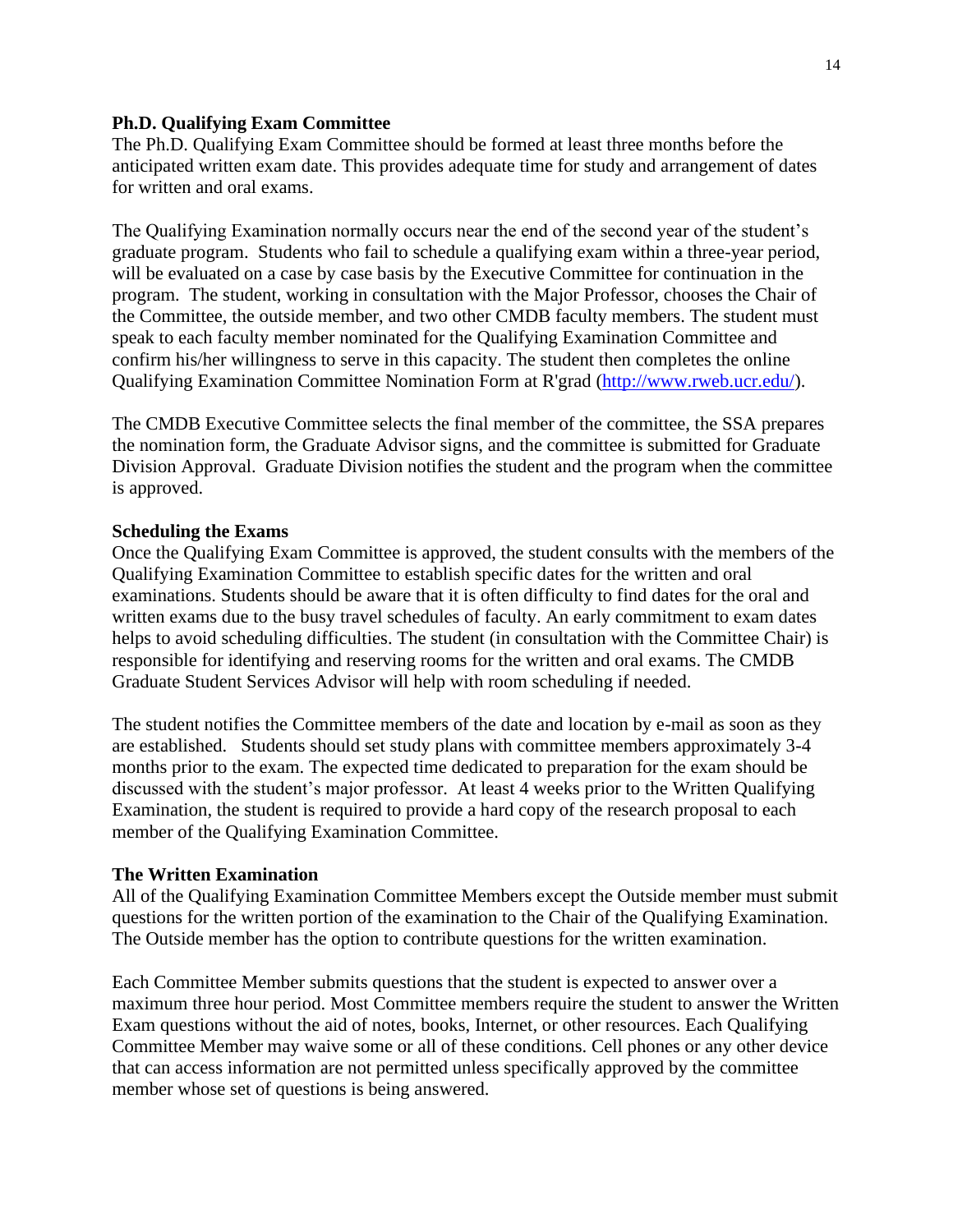The student has two options for recording their answers to the written examination questions. They may write their answers on paper or use a departmental computer that lacks internet access. If drawings, tables or graphs are needed to answer a question, they will need to be hand drawn and referred to in the text.

On each morning of the Written Examinations, the student should go to the Committee Chair's office. The student will choose the order of the exams. The Chair will bring the student to the examination room and ensure that only admissible items enter the room. After the student completes the first exam, the student returns the answers to the Chair. The student will then take a break and arrange for a time to begin the second exam. The Chair will let the student know the outcome of the exams and direct the student to speak with Committee members. A course of action to remedy any deficiencies in the Written Exam should be discussed with the student.

Students "Pass" or "Fail" this exam; there is no "qualified" pass or fail.

1. Written Exam - A Pass: To proceed to the oral exam, a student may fail no more than one of the written exams.

2. Written Exam - A Failure: If the student fails two or more exams, the Qualifying Examination Committee will determine if the student should be allowed to retake the Written Examination. The Committee will recommend a timeframe for the second attempt. Based on the overall performance, the Qualifying Examination Committee will decide how many and which of the exams will be retaken. A student may retake the Written Exam once.

### **The Research Proposal**

The focus of the Oral Examination will be a Research Proposal written by the student that s/he proposes to carry out for her/his Ph. D. dissertation. This document serves as a basis for examination and assessment by the Oral Qualifying Examination Committee of the following: (a) the ability of the student to write a concise and clearly written research proposal, (b) the student's fundamental knowledge in the area of her/his research, (c) the student's ability to identify a meaningful research project, (d) the student's ability to design and carry out productive meaningful research, and (e) the student's sophistication in describing the scientific literature germane to the proposed project.

The Proposal should not exceed 12 pages not counting the Title Page and the Literature Cited section. The space required for all figures and Tables is included in the 12 page limitation. The entire document should be typed single spaced in a 11-point or 12-point font.

The Title Page

The following Statement must be placed at the top of the Title page: Research Proposal for CMDB Qualifying Examination on 'month, 'day', 'year'. This should be followed by the following items, spaced neatly down the Title page.

a) An informative title that captures the essence of the proposed research project

b) The official UCR name of the Candidate.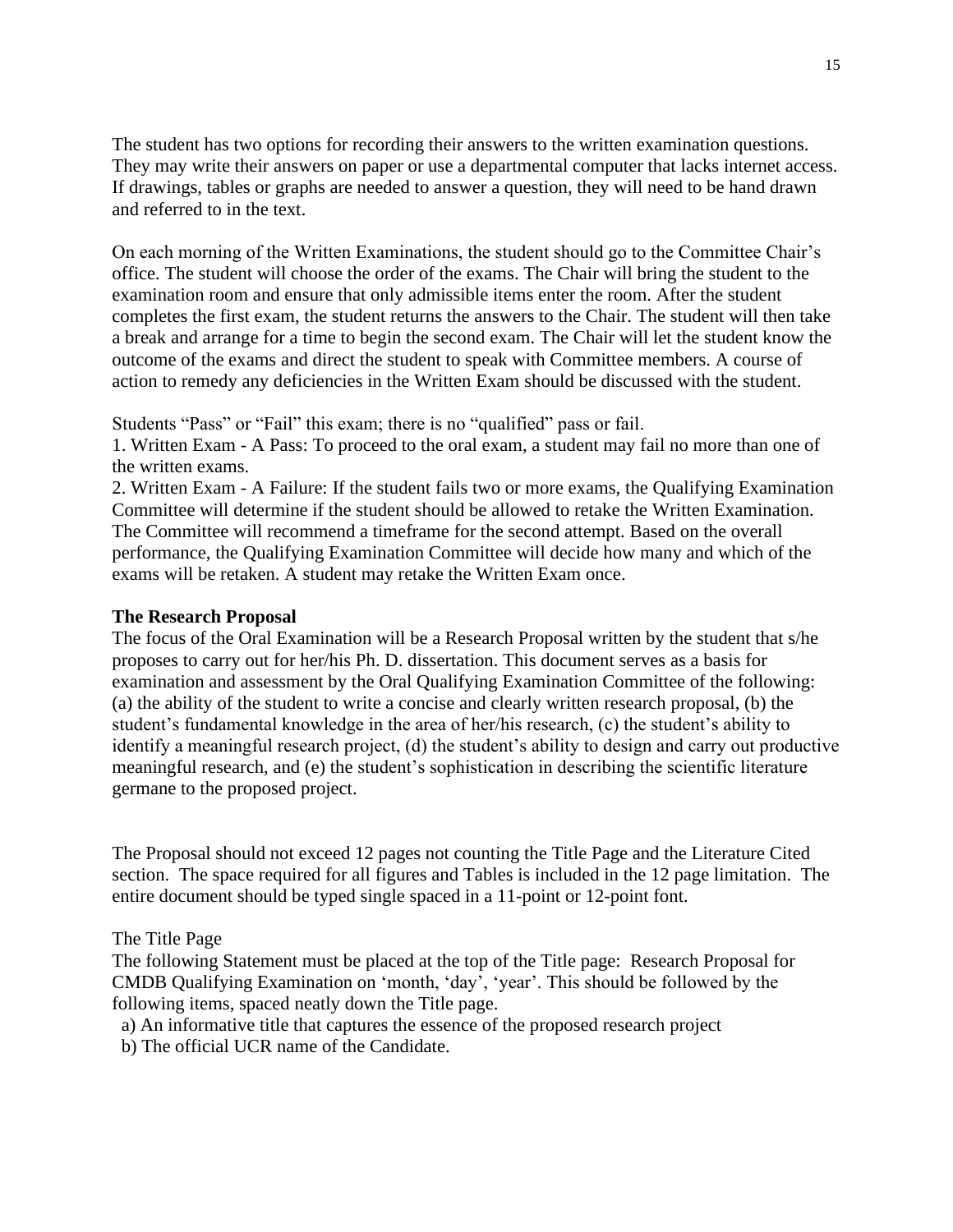c) The statement 'Major Professor' followed by the name of the candidate's Major Professor, followed by a signature line. Underneath the signature line the following should be typed "Approved for distribution".

 d) The full name and departmental affiliation of each of the five members of the Oral Qualifying Examination Committee.

### Section A: HYPOTHESIS AND SPECIFIC AIMS.

An Abstract (limited to 400 words) that includes the following:

 a) A concise articulation of the dissertation's overall objectives and the specific goal(s) of the research proposed, e.g., to create a novel experimental design, to solve a specific problem, or to address a specific barrier in your field. You may choose to formulate your own hypothesis. This information is then immediately followed on the same page by the following;

 b) An explicit listing of the titles of the Specific Aims in Section D of your Research Proposal. These titles should exactly match (word for word) the wording that is contained in Section D of the research proposal.

### Section B: BACKGROUND

This section is limited to no more than three pages. This section should provide the following background information to the proposed Research Proposal.

 a) A brief review of the literature that is appropriate to bring the Committee members up to speed with the 'state of the art' of recent research in the general area of your research proposal.

 b) Appropriate citation of the available literature in this area. See comments on the bibliography formatting below.

 c) This section may include figures and tables as are deemed to be helpful; their area must be included in the s pages allowable for this section.

 d) All Figures and Tables should be separately numbered, in sequence, throughout the entire document.

 e) Each Figure and Table must have a title, and, if needed, a legend that provides appropriate further description to assist the reader in understanding the figure/table; e.g. reference to experimental methodology, that may or may not require reference citation(s).

### Section C: SIGNIFICANCE OF THE PROPOSED RESEARCH

This section can be up to one page in length. In this section, the Candidate should include the following:

a) A concise description of the background leading up to the Research Proposal,

 b) A critical evaluation of existing knowledge and identification of the gaps that the project is intended to fill.

 c) A description of the importance of the proposed research by relating the Specific Aims to the long-term direction of research in the field.

### Section D: RESEARCH DESIGN AND RESULTS OBTAINED TO DATE

This section may be up to seven pages in length. It should include a layout in a logical fashion of the method of prosecution of the overall research objective being proposed for your Ph.D. dissertation and, also, it should include the preliminary data you have already obtained. The section should contain the following.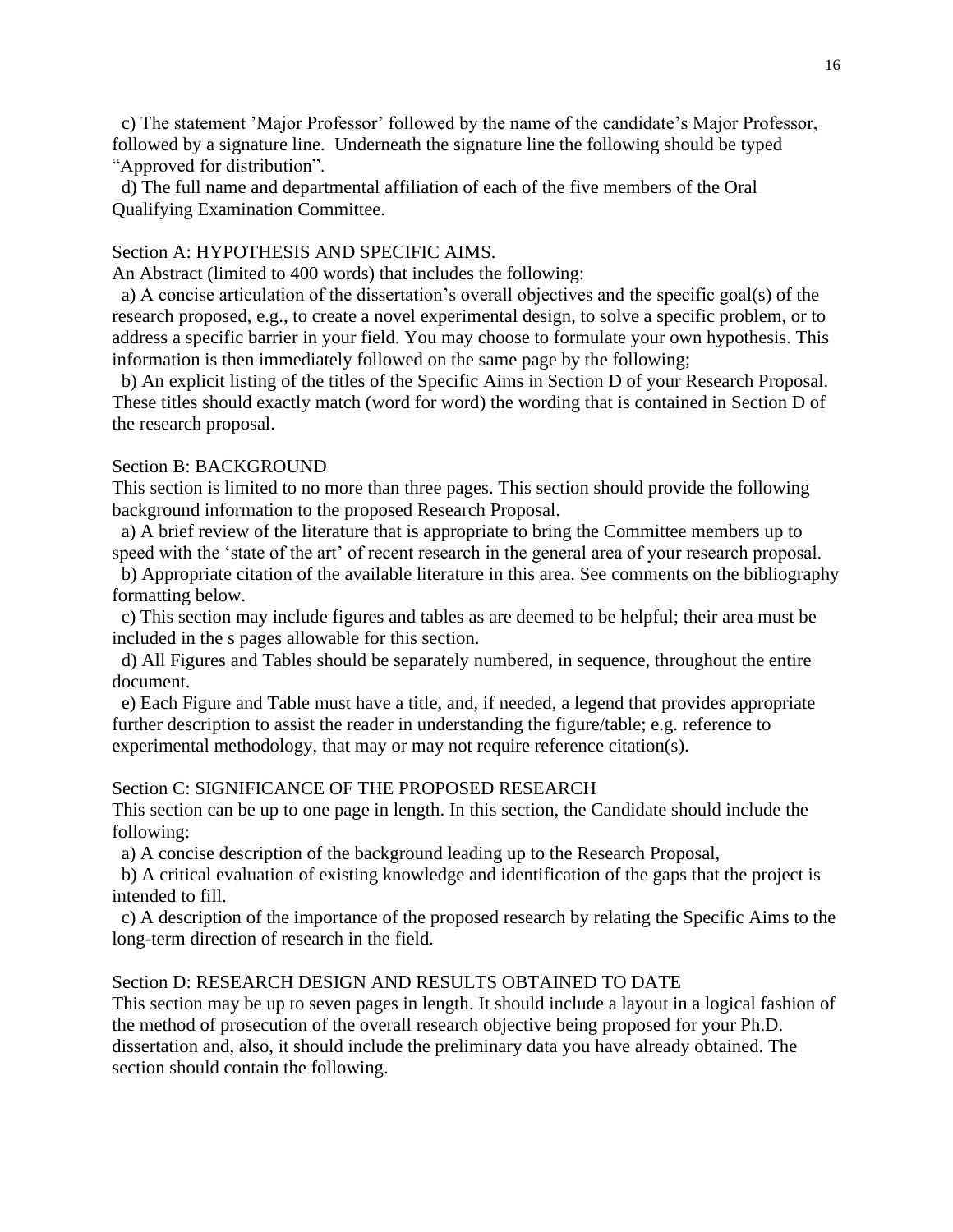a) This section should be subdivided into as many primary sub-sections as the Specific Aims that were listed in section A.

 b) Each primary Specific Aim may be broken down into as many or few secondary sub-Specific Aims as the candidate feels appropriate or necessary for the experiments being proposed.

 c) Each Aim and sub- Aim should provide some kind of Rationale statement, followed by a brief introduction and then a section titled Experimental design(s).

 d) The presentation of Preliminary Data should include appropriate Tables with titles and brief legends and Figures and with figure titles followed by informative succinct legends.

 e) Remember that all figures and all tables should be separately numbered sequentially throughout the entire proposal.

### Section E: LITERATURE CITED

The pages of this section are not included in the page limitation of 12 pages. Citations and references may be formatted either in a numbered sequence or alphabetically. Scientific journals can provide examples of these styles, and students are encouraged to use programs such as Endnote to begin to learn to manage their references.

### Other information

The following standard sections of NSF and NIH grants should not be included in the candidate's Research Proposal: Table of Contents; Budget Information, Biographical Sketches; Available space and equipment; Animal use assurances; Checklist, and Appendix.

Approval of Research Proposal by your Major Professor.

Prior to distribution of your Research Proposal to your Committee, you must obtain your Major Professor's signature on the Title Page indicating that it is "Approved for distribution".

#### Distribution of final Research Proposal

After signature approval has been obtained, a hard copy of your proposal should be given to all members of the Qualifying Exam Committee at least four weeks (30 days) before the scheduled written examination. Also, send one scanned electronic copy of your Proposal to Mr. Julio Sosa (julio.sosa@ucr.edu) in the CNAS Graduate Student Affairs Center at this time.

At least one week before the Written Qualifying Examination the chair of the committee will poll the committee members to determine if the quality of the submitted Research Proposal is of sufficient quality to allow the examination to proceed as scheduled. If there are concerns, then the chair will communicate these to the students and their Major Professor and they will reschedule the examination. The revised Research Proposal must then be resubmitted using the same schedule as described above. Students are only allowed one revision of the Research Proposal following which the Oral Exam will be held.

#### **The Oral Examination**

The Oral Examination must be held on a single day. All members of the Examination committee must be present for the entire exam. The student begins with a presentation of 45-60 minutes on his/her Dissertation Research Proposal. During and/or following the presentation, the committee asks the student questions about the research proposal and his/her dissertation research. The student should also be prepared to answer questions on broader topics in the field of cell,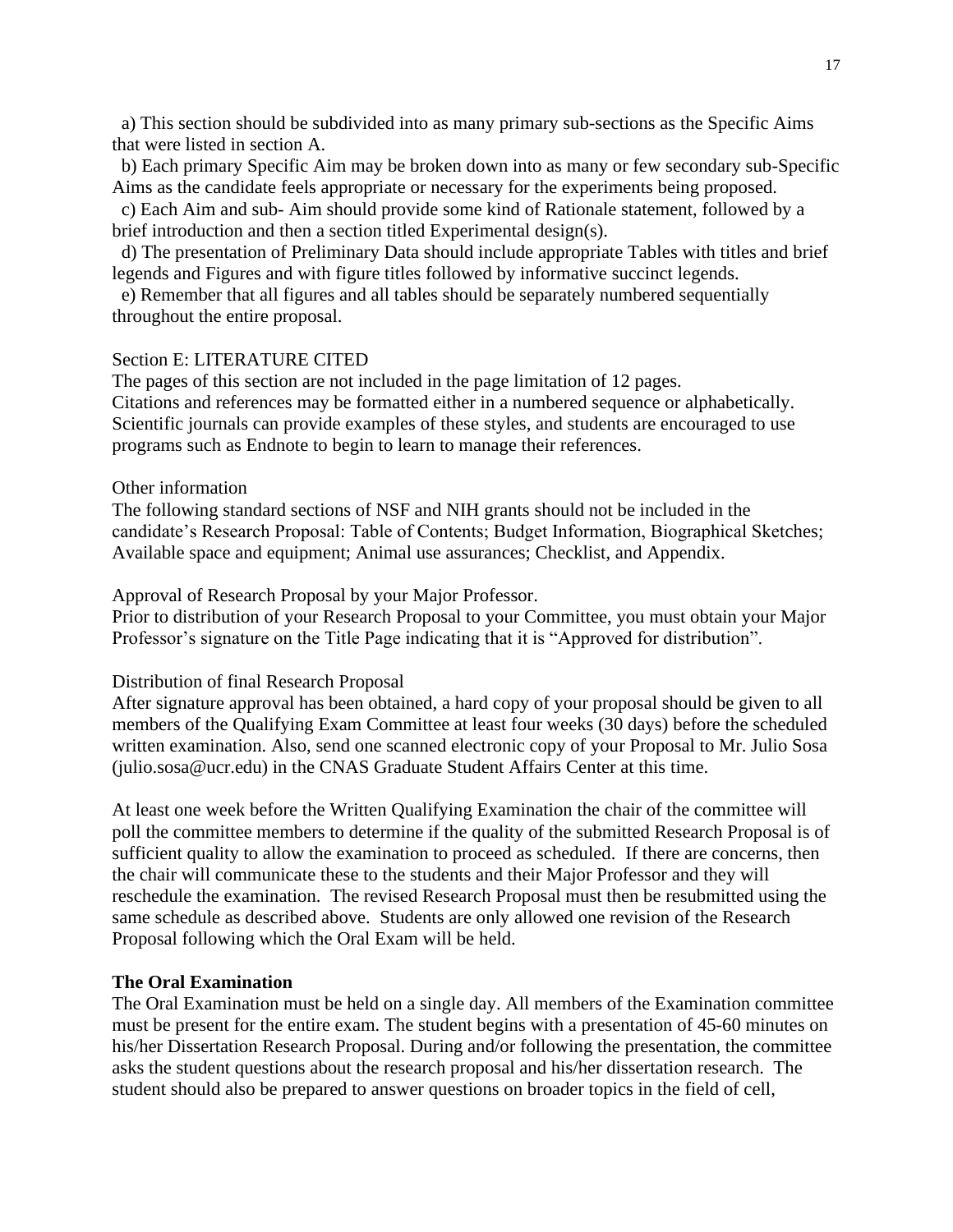molecular, and developmental biology, especially if any particular area of concern arising from the Written Qualifying Examination has been identified by a member of the Oral Qualifying Examination Committee.

A "Pass" requires that no more than a single Committee member vote to fail. If a student fails the Oral Qualifying Examination, the Committee is required to make a recommendation either for or against a second examination. Ordinarily a second exam is not administered until at least three months have elapsed and within six months of the original exam. A third examination is not permitted. A student who does not pass the oral qualifying exam may be dismissed from the program or may be allowed to complete a M.S. degree. The CMDB Executive committee, in consultation with the student's Oral Qualifying Examination Committee, will determine if transfer to the M.S. program is recommended.

More information about the Graduate Council policies concerning Ph.D. Qualifying Examinations may be found in the Graduate Advisor's Handbook published on the Graduate Division website.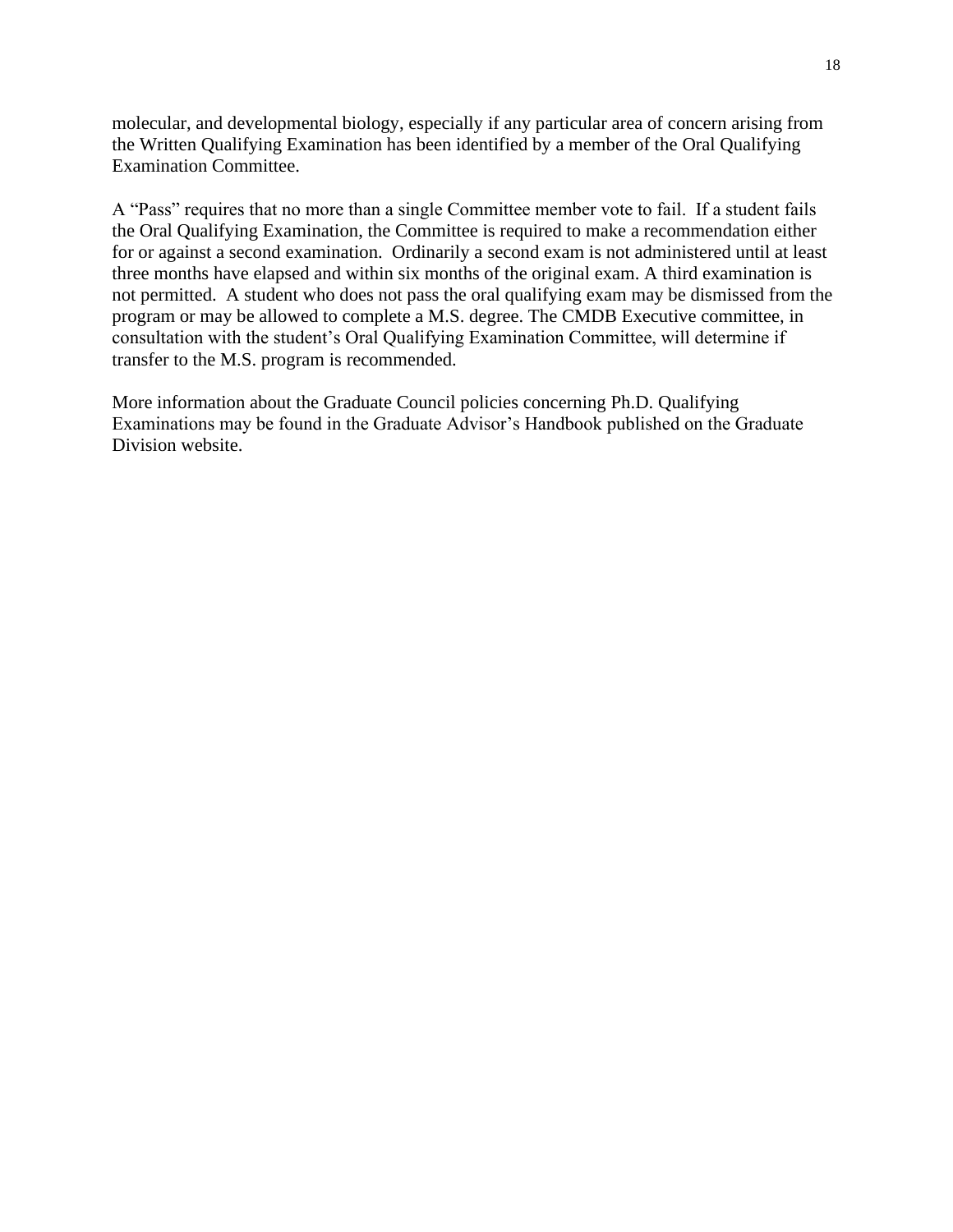### **SATISFACTORY ACADEMIC PROGRESS**

Normative time to the Ph.D. degree in Cell, Molecular and Developmental Biology is fifteen quarters (five years). Normative time is defined as the period of full-time registration required to earn the degree, assuming that the student enters with a bachelor's degree and has no course deficiencies or need to take any remedial work. As stated above, in the CMDB Program, the individual student's program of study is planned in consultation with his or her Guidance Committee, which supervises the student's progress prior to the appointment of the Dissertation Committee. After the student advances to candidacy, the Dissertation Committee oversees the student's progress in the final stages of his or her degree program.

For all students, evaluations of progress are carried out each spring. Students meet with their Guidance or Dissertation Committee and the student's Major Professor submits the Annual Research Progress Evaluation (ARPE). This process is critical for both the student and the Major Professor. Copies of every ARPE Committee Report are sent to Graduate Division as required by Graduate Council policy.

# **UNSATISFACTORY ACADEMIC PROGRESS**

It is expected that students will make good progress in the CMDB degree program. The Graduate Division will block registration of students who fail to perform satisfactorily. In addition, unsatisfactory academic progress severely limits opportunities for receiving funding through the Program. Students are considered to be making unacceptable progress when:

- they fail to fulfill program requirements such as exams or research in a timely and satisfactory manner.
- the overall GPA drops below the minimum level of 3.00 (there may be higher GPA requirements for fellowship recipients and/or TAship appointees)
- they have 12 or more units of "I" grades.
- the Major Professor feels that the student is not making normal progress in the laboratory.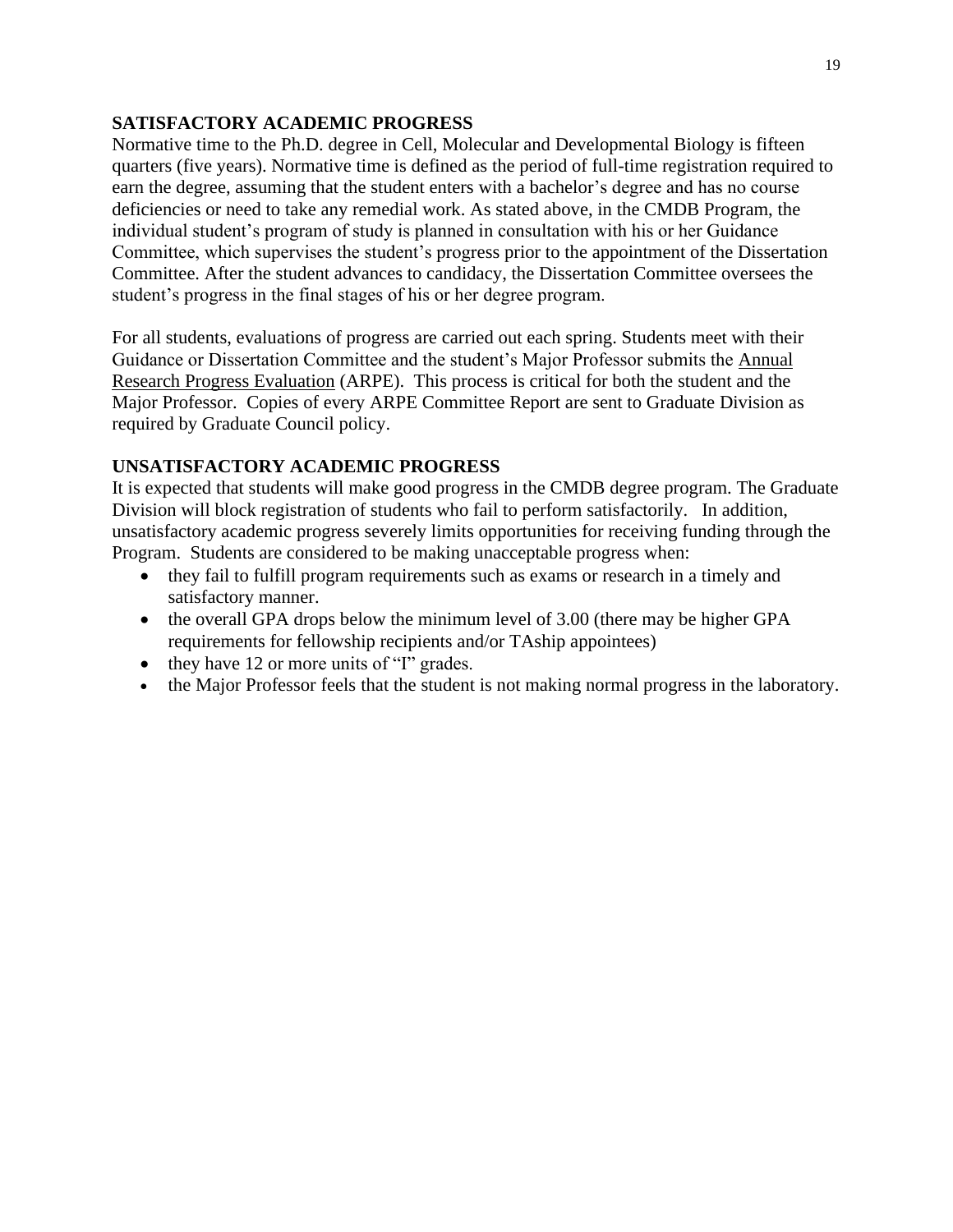# TIME TABLE CHECKLIST FOR Ph.D. DEGREE

| Chair of Guidance Committee:                                                                             |                          |  |
|----------------------------------------------------------------------------------------------------------|--------------------------|--|
|                                                                                                          |                          |  |
|                                                                                                          |                          |  |
| Year 1                                                                                                   | Target Date Completed:   |  |
| Meet with the Director and Graduate Advisor                                                              | 1st quarter              |  |
| Do Rotations                                                                                             | $1st - 2nd$ qtr          |  |
| Select Major Professor and establish<br><b>Guidance Committee</b>                                        | $1st - 2nd$ qtr          |  |
| (Form available at http://cmdb.ucr.edu/current-students.html)                                            |                          |  |
| Meet with Guidance Committee<br>(Annual Research Progress Evaluation)                                    | Spring                   |  |
| Year 2                                                                                                   |                          |  |
| Nominate Oral Qualifying Exam Committee<br>(Form available at http://cmdb.ucr.edu/current-students.html) | Fall or Winter Qtr.      |  |
| <b>Research Proposal to Committee</b>                                                                    | Spring or Summer         |  |
| Take written qualifying exam                                                                             | Spring or Summer         |  |
| *Take oral qualifying exam                                                                               | Before the $7th$ quarter |  |
| Meet with Guidance/Dissertation Committee<br>(Annual Research Progress Evaluation)                       | Spring /Summer           |  |
| Year 3<br>Meet with Guidance/Dissertation Committee<br>(Annual Research Progress Evaluation)             | Spring                   |  |
| Year 4<br>Meet with Guidance/Dissertation Committee<br>(Annual Research Progress Evaluation)             | Spring                   |  |
| Year 5<br><b>Write Dissertation</b>                                                                      | All quarters             |  |
| Meet with Guidance/Dissertation Committee<br>(Annual Research Progress Evaluation)                       | Spring                   |  |
| <b>Publicly Defend Dissertation</b>                                                                      | <b>Final Quarter</b>     |  |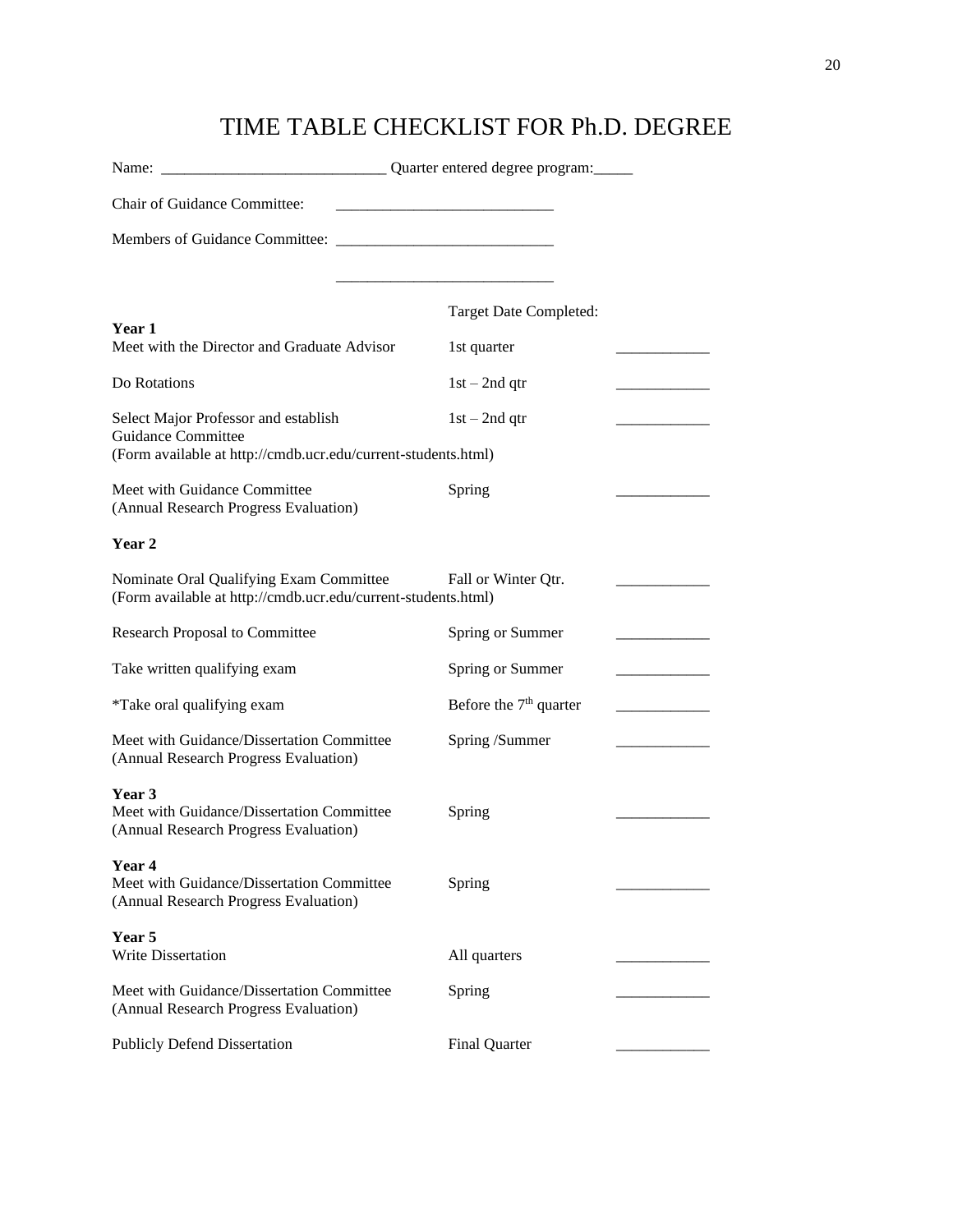# **IMPORTANT PROGRAM INFORMATION**

**The CMDB Graduate Student Association (CMDB-GSA):** Every CMDB graduate student is automatically a member of the CMDB Graduate Student Association (CMDB-GSA). The CMDB-GSA serves several purposes, such as promoting interactions among the graduate students, providing information about the program and the university to the graduate students, and representing graduate student concerns to the faculty and other campus organizations. Students become better acquainted with each other and with the CMDB faculty during social events that the CMDB-GSA organizes. CMDB-GSA is governed by an elected student advisory committee, which is composed of one representative from the first year students, one from the second year students, and three from the students third year and up. One student from this committee serves as the chair, and acts as a liaison between the faculty and the graduate students, both by disseminating information to the students and by soliciting student opinions regarding programmatic issues and policies.The CMDB-GSA facilitates unified action of the graduate students regarding issues that affect them. Issues of interest to our students are discussed during meetings held at least once per quarter, and these concerns are brought to the faculty's attention when appropriate. The CMDB-GSA also sends representatives to Graduate Student Association (GSA) meetings, who then report back to the other members.

**Keys:** When you have selected a Major Professor, you will be able to obtain keys to access the building and rooms which you will be using. Your Major Professor will help you with this process.

**Mailboxes:** Graduate students are typically assigned mailboxes in their Major Professor's mailroom. If a student is rotating, their mailbox will be in the BNN Mailroom in Life Sciences by the second week of the fall term and will be moved once they are settled in a lab. Please see the Student Affairs Officer in CNAS Grad Student Affairs to locate your mailbox. The mail is delivered twice a day, in the morning and afternoon. It is important to check your box regularly.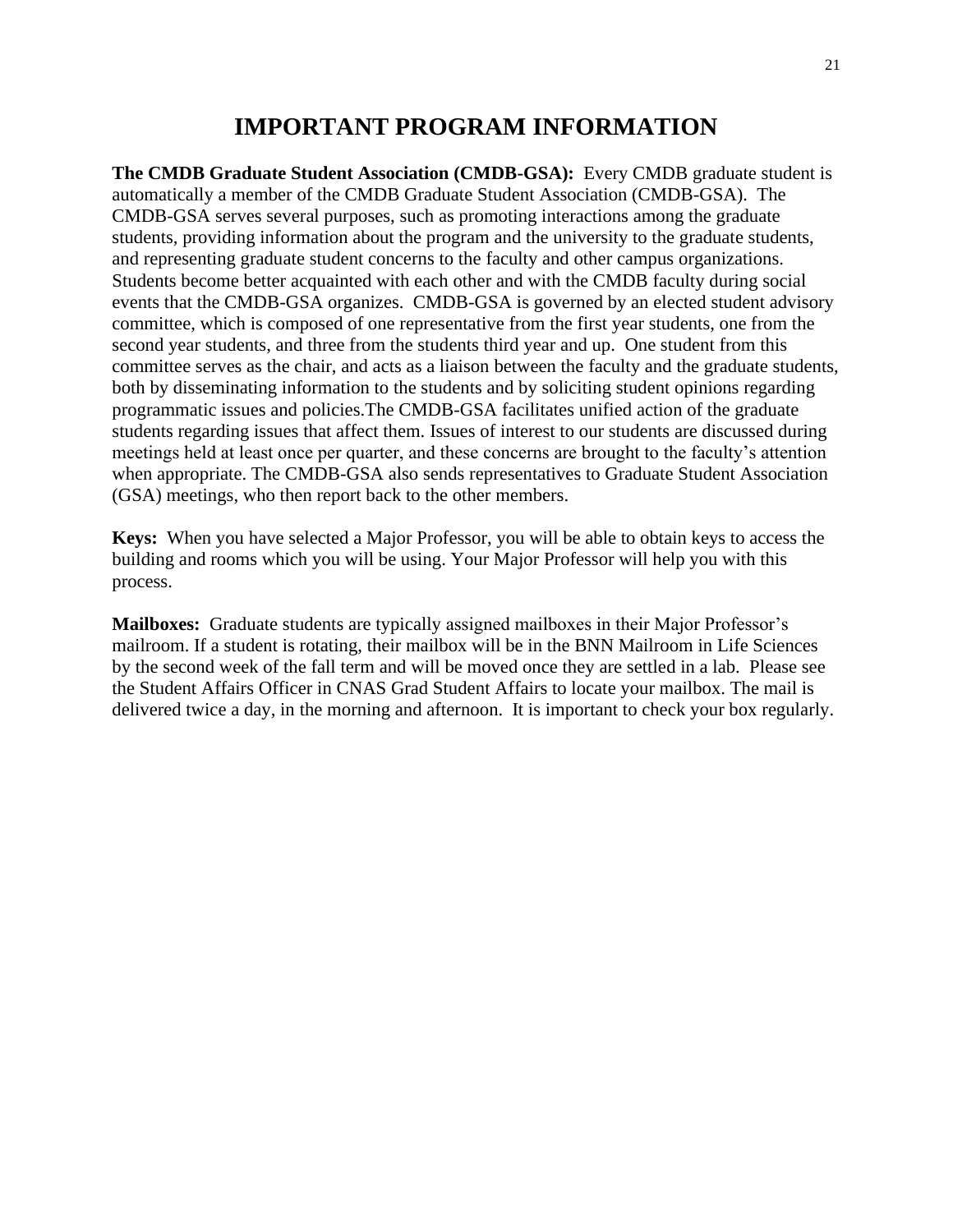### **FINANCIAL SUPPORT**

Students admitted to the Ph.D. typically receive financial support for 5 years. During the first year, the main sources of graduate student support are Fellowships and Graduate Student Research Assistantships obtained through the Program. After the first year, the majority of a student's financial support comes from Graduate Student Research Assistantships obtained through research grants awarded to the Major Professor, and Teaching Assistantships. Students who enter the Ph.D. program with strong undergraduate records are encouraged to apply for National Science Foundation, Howard Hughes Medical Institute, or other extramural fellowships. Students who have Advanced to Candidacy are also encouraged to pursue extramural fellowship funding. Other support is available through a variety of University, State, and Federal sources.

**Graduate Student Research Assistantships (GSRs):** These positions are supported either with funds that come from the Program or from the Major Professor's grant. Students with GSRs receive a partial remission of fees and payment of the Graduate Student Health Insurance Program Fee.

**Teaching Assistantships (TAs):** The type of work involved in being a TA varies according to the class assigned. When a student is appointed as a TA, they receive a detailed letter explaining the duties for the position. Students with Teaching Assistantships receive a partial remission of fees and payment of the Graduate Student Health Insurance Program Fee.

**NOTE:** TAs and GSRs must be making acceptable progress toward their degree objective, must be advanced to candidacy within 12 quarters after entry, and must have fewer than 8 units of Incomplete grades. (There may be additional GPA requirements; check with the CMDB representative to the TA Allocation Committee (TAAC), Prof. Maduro.)

**Summer support:** Students in the Program are normally supported by their Major Professor during the summer.

**Graduate Research Mentoring Program and Dissertation Year Program Awards**

The Graduate Research Mentoring Program (GRMP) award is intended to enhance the mentoring of domestic PhD students entering their 3rd, 4th, or 5th years of graduate school who are actively engaged in research. The Dissertation Year Program (DYP) Award is intended for MFA or PhD students who expect to complete their degree program the year in which the award is received. A single application may be used for both awards which provide stipends and cover fees from 1 to 3 quarters. Eligible students can receive up to three quarters each of the DYP and GRMP fellowships and may reapply if they have not reached this max. You can download the application from the web at<https://graduate.ucr.edu/funding>

**Graduate Student Association (GSA) Minigrants** help to pay the travel expenses of students who have been invited to present scholarly papers or posters at regional and national professional conferences. The program is administered by the Graduate Student Association and requires that Departments or Graduate Programs agree to provide matching funds. Contact the GSA, at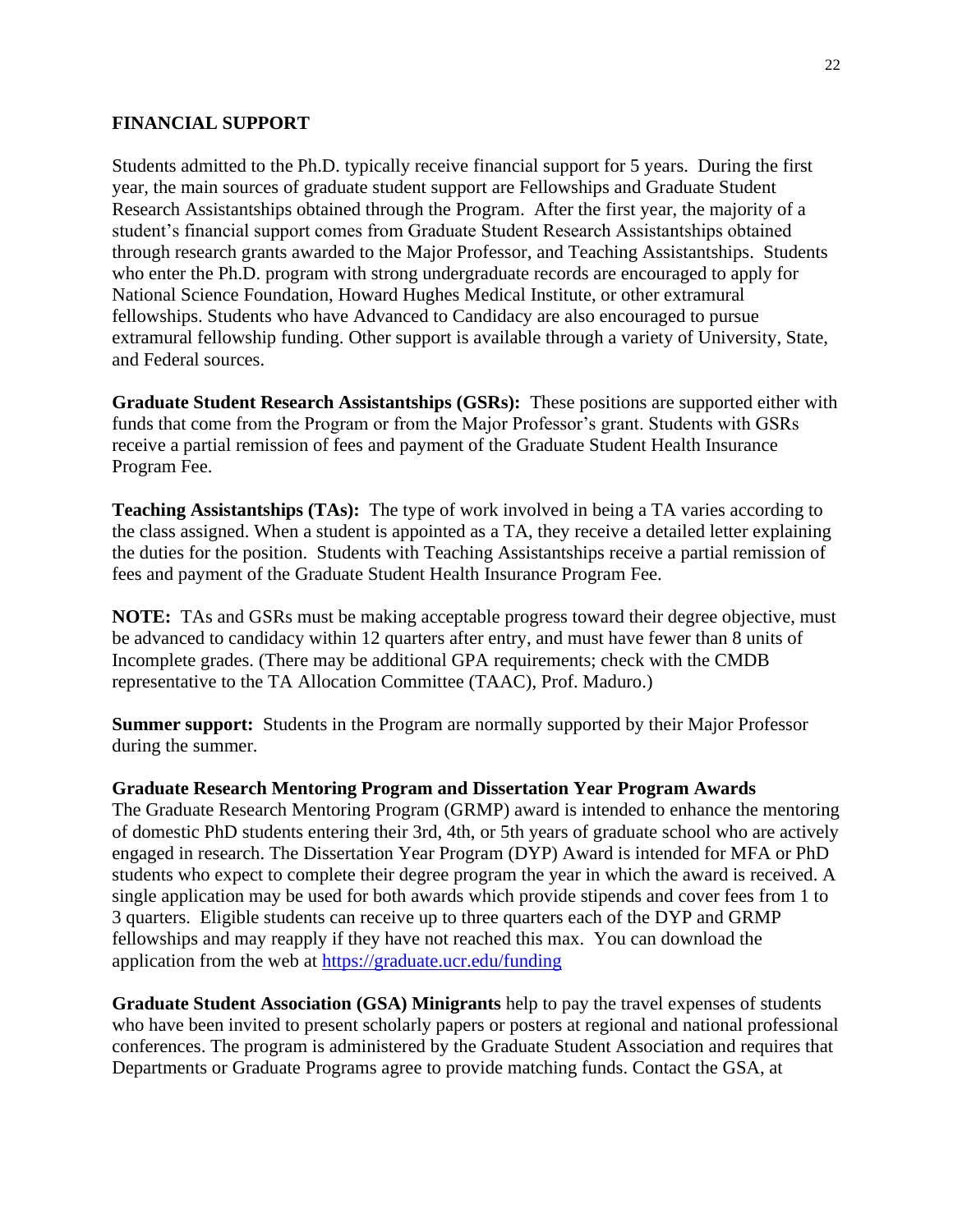x83740 or [https://gsa.ucr.edu/,](https://gsa.ucr.edu/) or the Graduate Student Affairs Officer, for mini-grant applications.

### **EXTRAMURAL SUPPORT**

In addition to the fellowships, assistantships, grants, and loans administered by the University, graduate students may also be eligible for other types of support provided by federal agencies and private foundations. Organizations that have awarded fellowships and research support to UCR students include the National Science Foundation, National Institutes of Health, U.S. Public Health Service, U.S. Department of Education, Fulbright Program, Phi Beta Kappa Alumni Scholarships for International Scholars, and Sigma Xi. If students wish to explore these sources of support for study, they should consult the *Annual Register of Grant Support* and other similar directories either at the reference department of the library or through the Financial Support section in the Graduate Division. There are also many sites on the Web devoted to various sources of aid for graduate students.

### **CMDB 257 Seminar Speakers**

The finalized list of speakers should be made available on the CMDB web site [\(https://cmdb.ucr.edu/\)](https://cmdb.ucr.edu/) prior to the start of each quarter.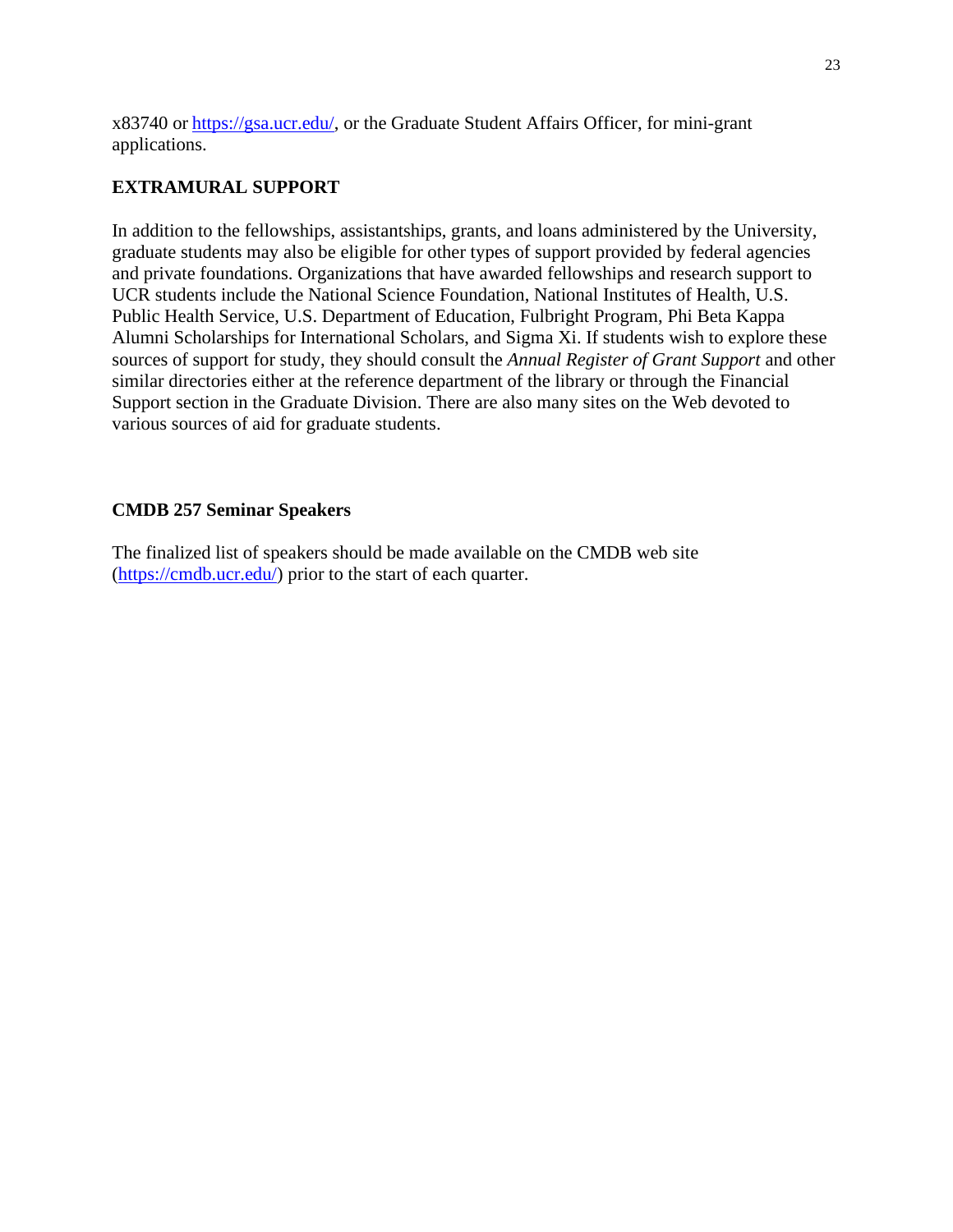# **XII. CNAS Graduate Student Affairs Center**

(1140 Batchelor Hall)

Housed under the College of Natural & Agricultural Sciences, the CNAS Graduate Student Affairs Center supports the graduate programs of Biochemistry and Molecular Biology, Biomedical Sciences, Cell, Molecular and Developmental Biology, Entomology, Environmental Sciences, Environmental Toxicology, Evolution, Ecology, and Organismal Biology, Genetics, Genomics and Bioinformatics, Geology, Mathematics, Microbiology, Nematology, Neuroscience, Plant Biology, Plant Pathology and Statistics. The Center's staff can assist you with class registration, program requirements, Graduate Division policies, and fellowship and employment matters (TA/GSR). You will deal most often with the staff member who supports your graduate program, but please feel free to contact any Center staff member when your Student Affairs Officer is unavailable.

**CENTER STAFF MEMBERS**

|                           |             |              |                           |             | Gold              |
|---------------------------|-------------|--------------|---------------------------|-------------|-------------------|
| <b>Graduate Program</b>   | <b>SSA</b>  | <b>Phone</b> | e-mail                    | <b>Team</b> | Team:             |
| <b>Applied Statistics</b> | Dawn        |              |                           |             | Dawn              |
| (STAP)                    | Loyola      | x24116       | dawn.loyola@ucr.edu       | Gold        | Loyola            |
| Biochemistry and          |             |              |                           |             |                   |
| Molecular Biology         |             |              |                           |             | Antonio           |
| (BCMB)                    | Julio Sosa  | x27378       | julio.sosa@ucr.edu        | <b>Blue</b> | Knox              |
|                           | Antonio     |              |                           |             | Laura             |
| <b>Biophysics (BPHY)</b>  | Knox        | x26746       | antonio.knox@ucr.edu      | Gold        | McGeehan          |
|                           |             |              |                           |             |                   |
| Cell, Molecular, and      |             |              |                           |             |                   |
| Developmental             |             |              |                           |             | Katherine         |
| Biology (CMDB)            | Julio Sosa  | x27378       | julio.sosa@ucr.edu        | <b>Blue</b> | Van Horn          |
|                           |             |              |                           |             |                   |
| Entomology (ENTM)         | Kathy Redd  | x25621       | kathy.redd@ucr.edu        | <b>Blue</b> |                   |
| Environmental             | <b>John</b> |              |                           |             |                   |
| Sciences (ENSC)           | Herring     | x22441       | john.herring@ucr.edu      | <b>Blue</b> | <b>Blue Team:</b> |
|                           |             |              |                           |             |                   |
| Environmental             | Antonio     |              |                           | Gold        |                   |
| Toxicology (ENTX)         | Knox        | x26746       | antonio.knox@ucr.edu      | <b>Team</b> | Kathy Redd        |
|                           |             |              |                           |             |                   |
| Evolution, Ecology,       |             |              |                           |             |                   |
| and Organismal            | Katherine   |              |                           | Blue /      | John              |
| Biology (EEOB)            | Van Horn    | x24716       | katherine.vanhorn@ucr.edu | Gold        | Herring           |

# **CNAS GSAC Directory 2019-20**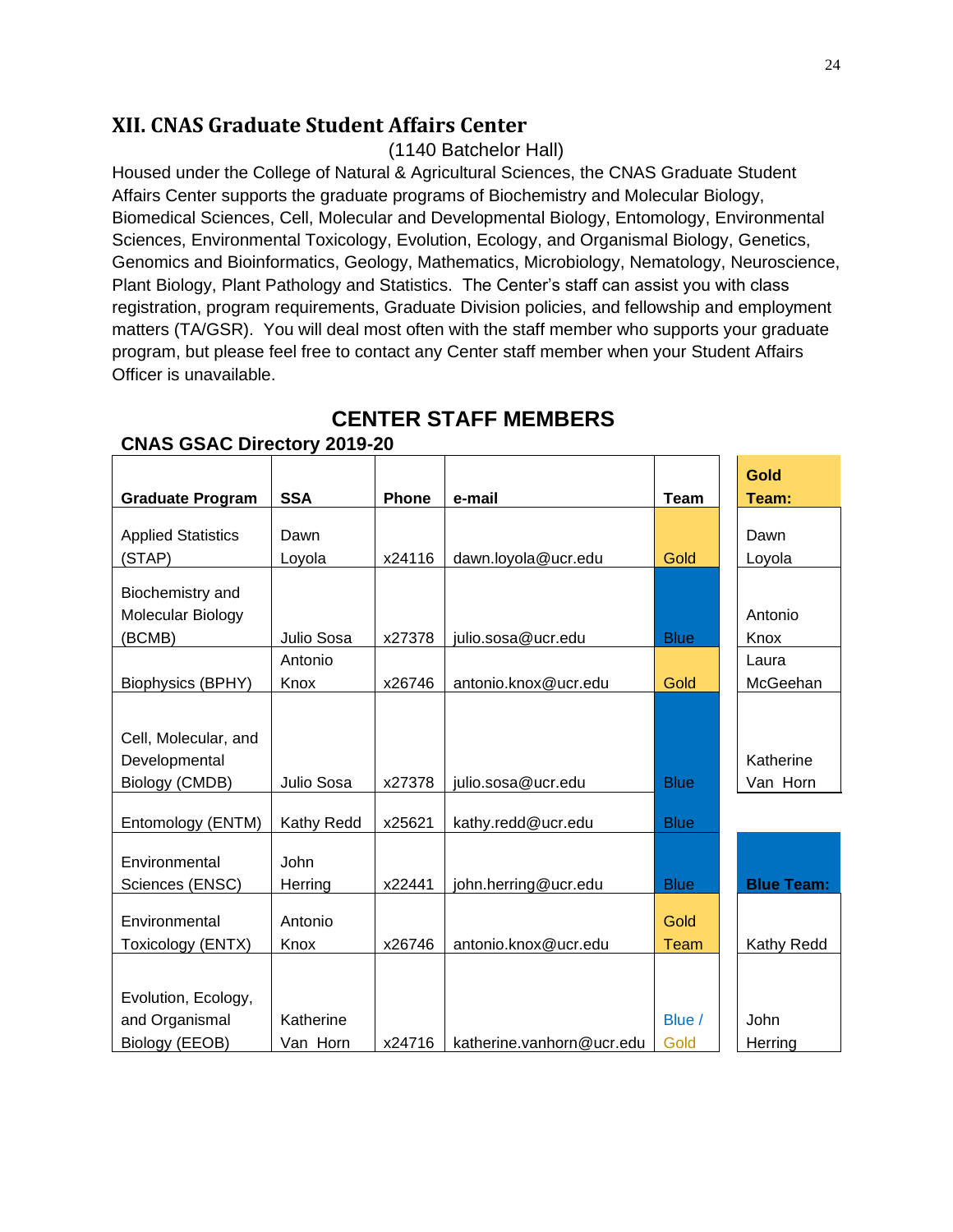| Genetics,<br>Genomics, and  |             |        |                           |             |            |
|-----------------------------|-------------|--------|---------------------------|-------------|------------|
| <b>Bioinformatics</b>       | <b>John</b> | x22441 | julio.sosa@ucr.edu        | <b>Blue</b> | Julio Sosa |
| (GGB)                       | Herring     |        |                           |             |            |
| <b>Geological Sciences</b>  | <b>John</b> |        |                           |             | Katherine  |
| (GLSC)                      | Herring     | x22441 | john.herring@ucr.edu      | <b>Blue</b> | Van Horn   |
| Joint Doctoral              |             |        |                           |             |            |
| Program in                  |             |        |                           |             |            |
| <b>Evolutionary Biology</b> | Katherine   |        |                           | Gold /      |            |
| (JDEB)                      | Van Horn    | x24716 | katherine.vanhorn@ucr.edu | <b>Blue</b> |            |
| Microbiology                | Laura       |        |                           |             |            |
| (MCBL)                      | McGeehan    | x25688 | laura.mcgeehan@ucr.edu    | Gold        |            |
| Neuroscience                | Antonio     |        |                           |             |            |
| (NRSC)                      | Knox        | x26746 | antonio.knox@ucr.edu      | <b>Gold</b> |            |
| <b>Plant Biology</b>        | Laura       |        |                           |             |            |
| (PLBL)                      | McGeehan    | x25688 | laura.mcgeehan@ucr.edu    | Gold        |            |
| <b>Plant Pathology</b>      | Laura       |        |                           |             |            |
| (PLPA)                      | McGeehan    | x25688 | laura.mcgeehan@ucr.edu    | Gold        |            |
|                             | Dawn        |        |                           |             |            |
| Statistics (STAT)           | Loyola      | x24116 | dawn.loyola@ucr.edu       | Gold        |            |

# **GRADUATE DIVISION REQUIREMENTS**

For information on specific Graduate Division requirements, please refer to the Graduate Division web site:<https://graduate.ucr.edu/regulations-and-procedures> and to the UCR General Catalog:<https://registrar.ucr.edu/registering/catalog>

# **GRADUATE STUDENT ASSOCIATION**

All graduate students are automatically members of the Graduate Student Association (GSA), which seeks to represent their views and promote their interests with the faculty and administration, both at the campus level and system wide. They are responsible for negotiating and reviewing healthcare insurance coverage. Their Grievance Mediation Officer acts as an advocate on grievance matters. It also administers the Minigrant Program, to provide travel grants to graduate students who represent GSA at professional conferences. For a more detailed description of GSA activities and services, call (951) 827-3740 or visit their website at <https://gsa.ucr.edu/>

# **UCR GRADUATE COMMUNITY COURSE/ILEARN**

You will be enrolled in the UCR Graduate Community course through ILearn. This course is used to post announcements regarding funding opportunities, campus workshops and events pertinent to graduate students. The discussions boards are also available, including a "student exchange" where you can post items for sale or rooms for rent, etc. [https://ilearn.ucr.edu](https://ilearn.ucr.edu/)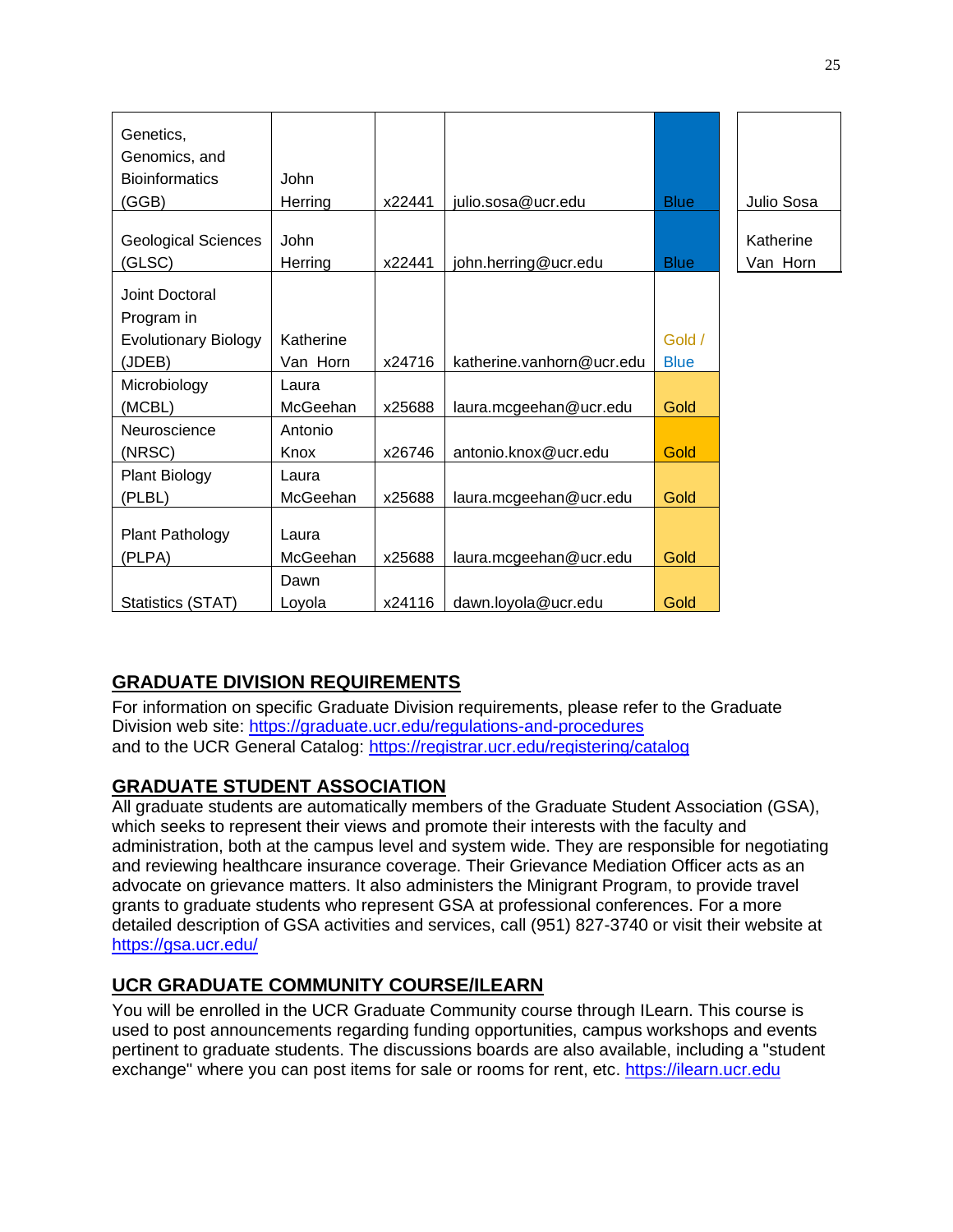# **R'MAIL ACCOUNTS**

When you enroll at UCR you are automatically assigned a UCR R'Mail account on the Student server. Along with your account you will also receive an electronic generated login name. You cannot change your login name; it will stay the same throughout your time at UCR. However, you may choose to change your password at your own discretion. (Changes in your password will not affect your email address nor will they alter the URL of your home page.) Your initial password is your Permanent PIN number. If you forget it you can go to the Registrar's Office. However, we strongly recommend that you change your password as soon as possible. Occasionally, passwords are stolen and the amount of damage that can be done from a stolen password is considerable. If your password is your Permanent PIN number, the amount of damage increases greatly, because your academic information and financial aid records may also be accessed.

### **The University requires that you read your UCR web mail account regularly.** The University and Graduate Student Services Advisors use e-mail to remind students of upcoming deadlines and to pass on important messages.

### **MAILBOXES**

Ask your Student Services Advisor about the location of your mailbox and check it regularly.

# **COMPUTER ACCESS AND OFFICE SPACE**

Ask your Graduate Student Services Advisor about computer access. Some programs provide **offices** for their graduate students, some only **desk space** in a lab. If your program does not have a computer room, there are computer labs on campus that you are free to use. **Find out now what's available to you.**

### **LABORATORY SAFETY TRAINING**

As an employee of the University, you are required to attend Lab Safety Training provided by Environmental Health & Safety (EH&S). Please enroll in a session via their online website: [http://www.ehs.ucr.edu/.](http://www.ehs.ucr.edu/) If you have any questions or problems enrolling, please contact the EH&S office at 951-827-5528. Please attend this training as soon as possible. Some graduate students will need to attend additional training depending on their research project. It is very important that you maintain your own records of any training you take in addition to providing proof to your lab manager or faculty member. In the past, sometimes students have had to repeat training if they did not have their own proof that they completed it (unreliable computer records).

### **UCR IDENTIFICATION CARD**

The UCR Card is a multi-functional Campus ID card. It is the Official photo ID of UCR and it provides you with Library privileges as well as access to the Sports Recreation Complex.

Photos are taken at **the UCR Card office which is located at Bannockburn Village**, **Suite I-101** for a fee of \$25. The UCR Card office hours are from 9:00am – 4:00pm Monday through Friday. Bring a valid form of ID, such as a driver's license or passport. Appointments can be made, but are not necessary.

You can also upload a photo and then pick up the completed ID card. For more information please visit: [http://ucrcard.ucr.edu/rcardinfo/obtaining-rcard-students.html.](http://ucrcard.ucr.edu/rcardinfo/obtaining-rcard-students.html)

Students: The cost of your card is billed directly to your campus (GROWL) student account, so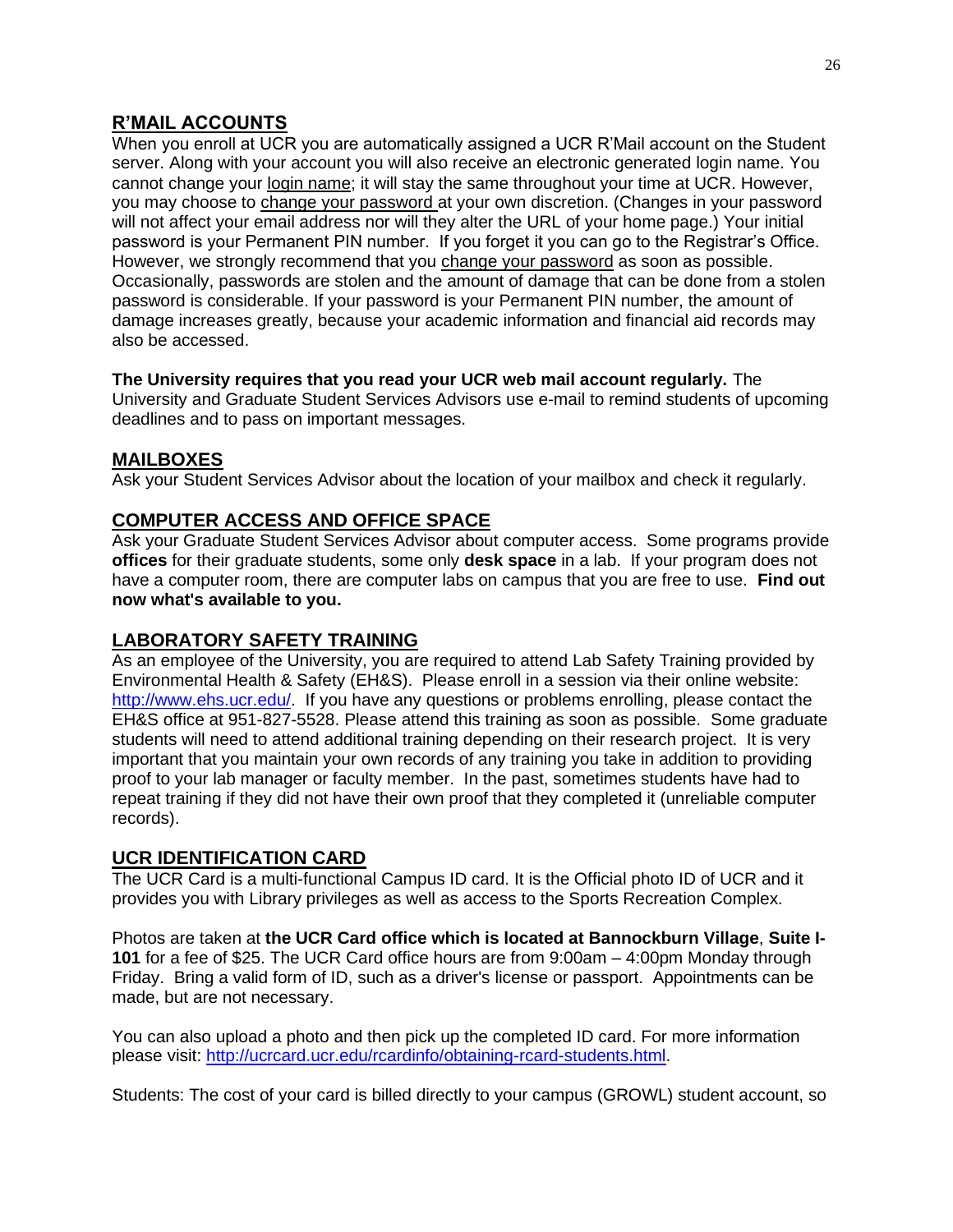you do not need to bring cash. For information on optional UCR card services see: <http://www.ucrcard.ucr.edu/>

## **ESTABLISHING CALIFORNIA RESIDENCY**

*Domestic non-California resident students* must establish California residency by the second year of study. Students should start planning for this as soon as they arrive. For more information, please inquire with the Graduate Student Affairs Officer.

# **ENROLLMENT**

It is the student's responsibility to initially enroll in courses and to confirm course enrollment. Failure to enroll by scheduled deadlines may result in the lapse of student status or delay financial aid. The GROWL system is the web service for enrolling in courses. Using GROWL via the Web, students can enroll in classes, confirm course enrollment, view grades, check their financial aid, billing, degree progress, view their Student ID, change their address or PERM PIN number, update privacy restrictions, and get help via the web. On the internet go to [http://www.growl.ucr.edu](http://www.growl.ucr.edu/) . To use GROWL you must enter your date of birth, Student ID number, and PERM PIN number.

# **THE PERMANENT PERSONAL IDENTIFICATION NUMBER**

Your **PERM PIN** is a permanent six-digit number that is set by the Office of the Registrar once a student is admitted to the university. Your Perm Pin and Student ID number are located on your Admissions Confirmation Letter (sent to you via e-mail).

# **CHANGE OF ADDRESS**

Please keep your local address and phone number current. Let your Graduate Student Affairs Officer know when you move. **You must update your addresses (local, billing, next of kin) in GROWL.** 

### **INFORMATION FOR TEACHING ASSISTANTS (TAs) Teaching Assistant Development Program**

UCR has a long history as a distinguished teaching campus and regards Teaching Assistant (TA) training as a crucial part of graduate instruction. TA orientation is required of TAs in all departments. It is offered every fall during the first week of the quarter. Focus workshops are required of all Teaching Assistants who scored a 4.0 or below on any single question on their Teaching Evaluations. Students who score low on their "overall effectiveness as a TA" question must be observed in class by a Mentor TA and prepare an Action Plan for improvement. Students who score low on their English language skills must attend a communication workshop and schedule six half hour sessions to use language software in the TADP Office. Registration is available on the TADP home page beginning Monday of the first full week of classes for the current quarter.

TADP provides services to the more experienced TA as well, including a teaching resource library, teaching portfolio development and assessment consultations, and seminars on professional development. Contact your department or TADP (951-827-3386, tadp@ucr.edu) for further information on training requirements and upcoming seminars. You may also visit their website: <http://eldp.ucr.edu/>

# **The SPEAK EXAM (TOEFL Academic Speaking Test)**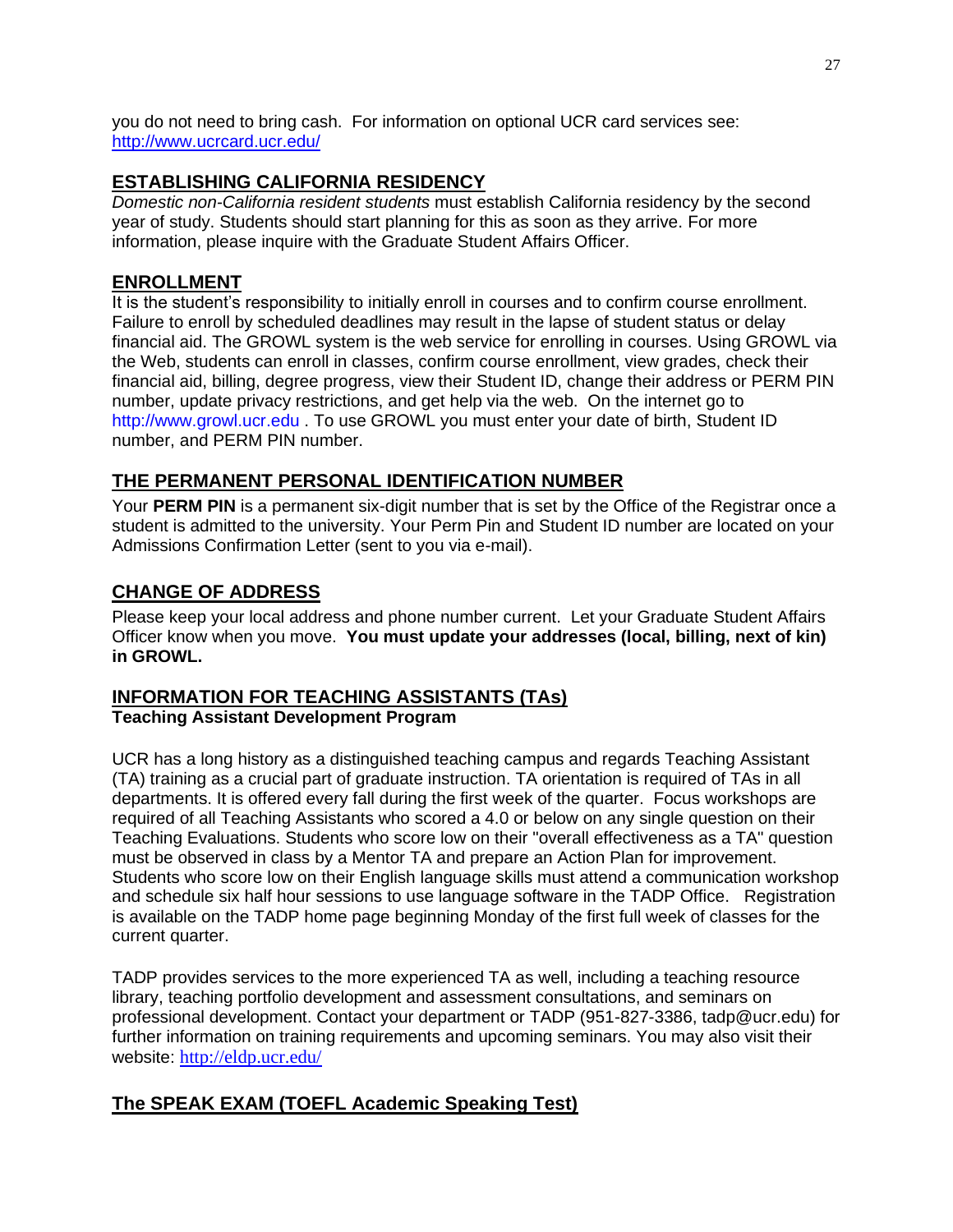To be appointed a TA, any student **whose native language is not English** must pass an English proficiency exam. This includes not only international students but also **any** student whose first language is not English. The SPEAK exam is scheduled by the International Education Programs in University Extension approximately two weeks before the beginning of every quarter.

Those who score a conditional pass can be appointed as a TA but are required to participate in the appropriate English language classes at the Extension Center and retake the test. Individuals in this range may be appointed as TAs for up to two quarters on a probationary basis with the approval of the Graduate Dean. For those students within the probationary range, a determination of their continuing eligibility to serve as TAs will be made by the Graduate Dean on the basis of:

- Departmental recommendation, including an assessment of the student's academic ability;
- Student teaching evaluations;
- Other evidence of commitment to/performance in teaching (e.g., faculty evaluations or statements of support, videotapes);
- Evidence of a good-faith effort to improve English skills; and Relative proximity to the level of competence represented by a clear pass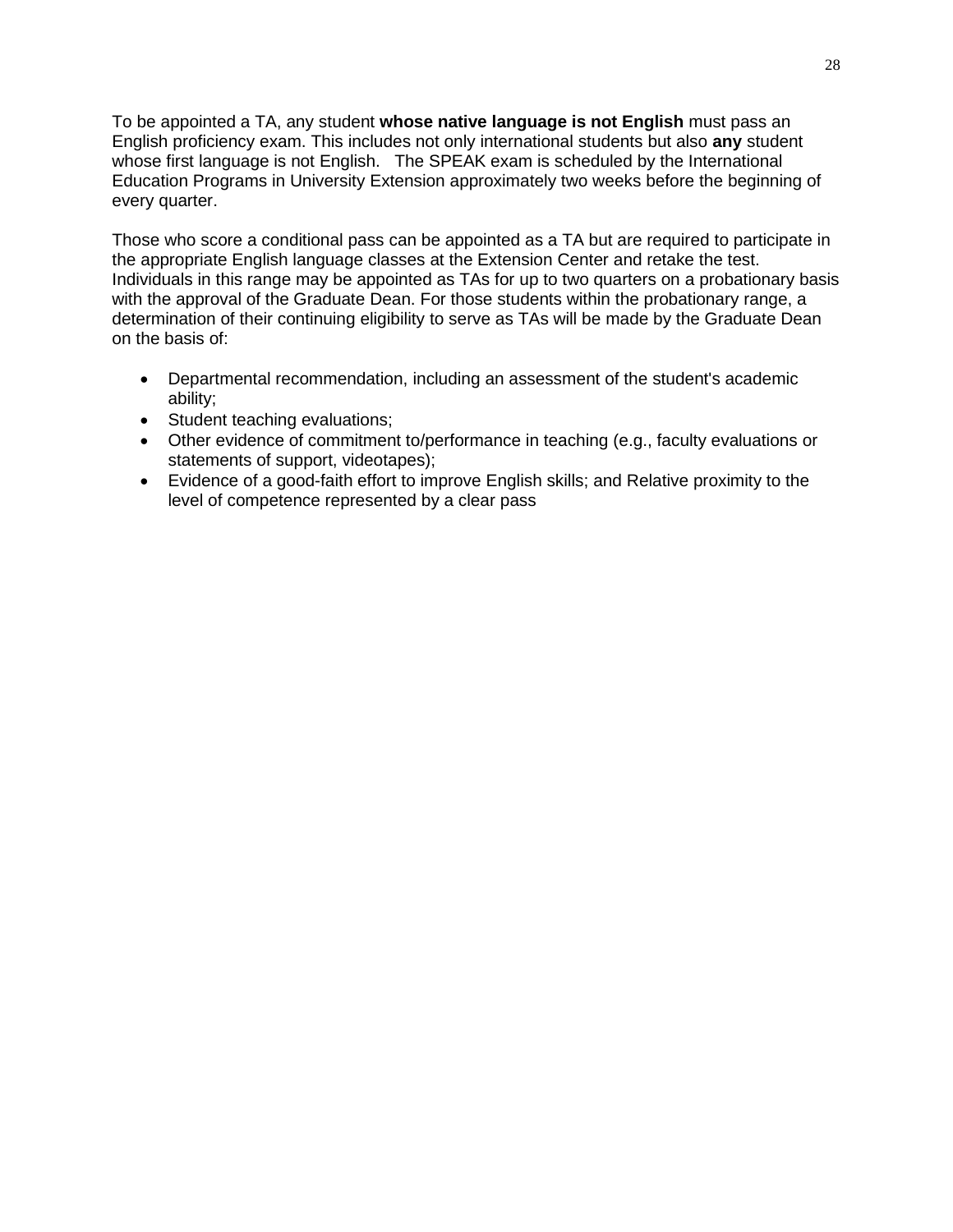### **GRADUATE STUDENT FINANCIAL ASSISTANCE**

### **Funding Sources**

Graduate Students are supported from a variety of sources. Here is information on the various types of funding and definitions of the commonly-used acronyms:

*Graduate Division Stipend:* Usually awarded as part of a larger fellowship package, these dollars go directly from Graduate Division to the student through the Financial Aid System. The student receives a "pay check" at the beginning of each quarter starting in late September (for the October 1 stipend check).

*Graduate Student Researcher (GSR):* An employment title for graduate students conducting research (either independent or directed). Students may not be appointed at more than 49% during the academic year. During academic breaks and the summer a student may be employed up to 100%.

GSR appointments at 25% or more during the academic year are entitled to GSHIP and PFR (see below). Financial support for GSR employees is provided by faculty extramural grants and departmental general funds. Students are paid in arrears (just like other university employees) and receive their first check after their first month of work. (I.e. a student who begins work in fall quarter does not get a check until November 1)

*Teaching Assistant (TA):* Also known as *Academic Student Employee (ASE).* This employment title is for graduate students who are teaching part of a course (normally labs or discussion sections) under the guidance of a faculty member/instructor. Students may not be appointed at more than 50% during the academic year. If they are appointed at 25% or more time during an academic quarter, they are entitled to GSHIP and PFR (see below). There are many rules that are associated with this title now due to the employee contract. See the United Auto Workers Union Contract for more information. TA funds are distributed to the Departments by the CNAS Dean's Office. Students are paid in arrears (just like other university employees) and receive their first check after their first month of work (i.e. a student who starts work in fall quarter does not get a check until November 1).

**Partial Fee Remission (PFR)**: Students who are appointed at 25% or more time during an academic quarter as a GSR or TA are entitled to PFR. This entitlement pays part (but not all) of the students' mandatory university fees. The Graduate Student Services Advisor provides Graduate Division with the names of students who are eligible for this entitlement before the student bills are generated. If an award is placed on the system after bills are generated, the student's bill will not reflect the correct fees they owe.

*Graduate Student Health Insurance (GSHIP):* Students who are appointed at 25% or more time during an academic quarter as a GSR or TA are entitled to have their GSHIP fees paid for them. The Graduate Student Services Advisor provides Graduate Division with a list of the students who are eligible for this entitlement before the student bills are generated. If an award is placed on the system after bills are generated, the student's bill will not reflect the correct fees they owe. The actual dollar amount of GSHIP changes as the insurance prices change from year to year. Students who have private Health Insurance comparable to the University's coverage can apply for waivers of the GSHIP fees. If a student has comparable health insurance coverage s/he may apply for an exemption of the GSHIP premium by filing the appropriate paperwork with the Health Center. Deadline dates for petitioning for exemption from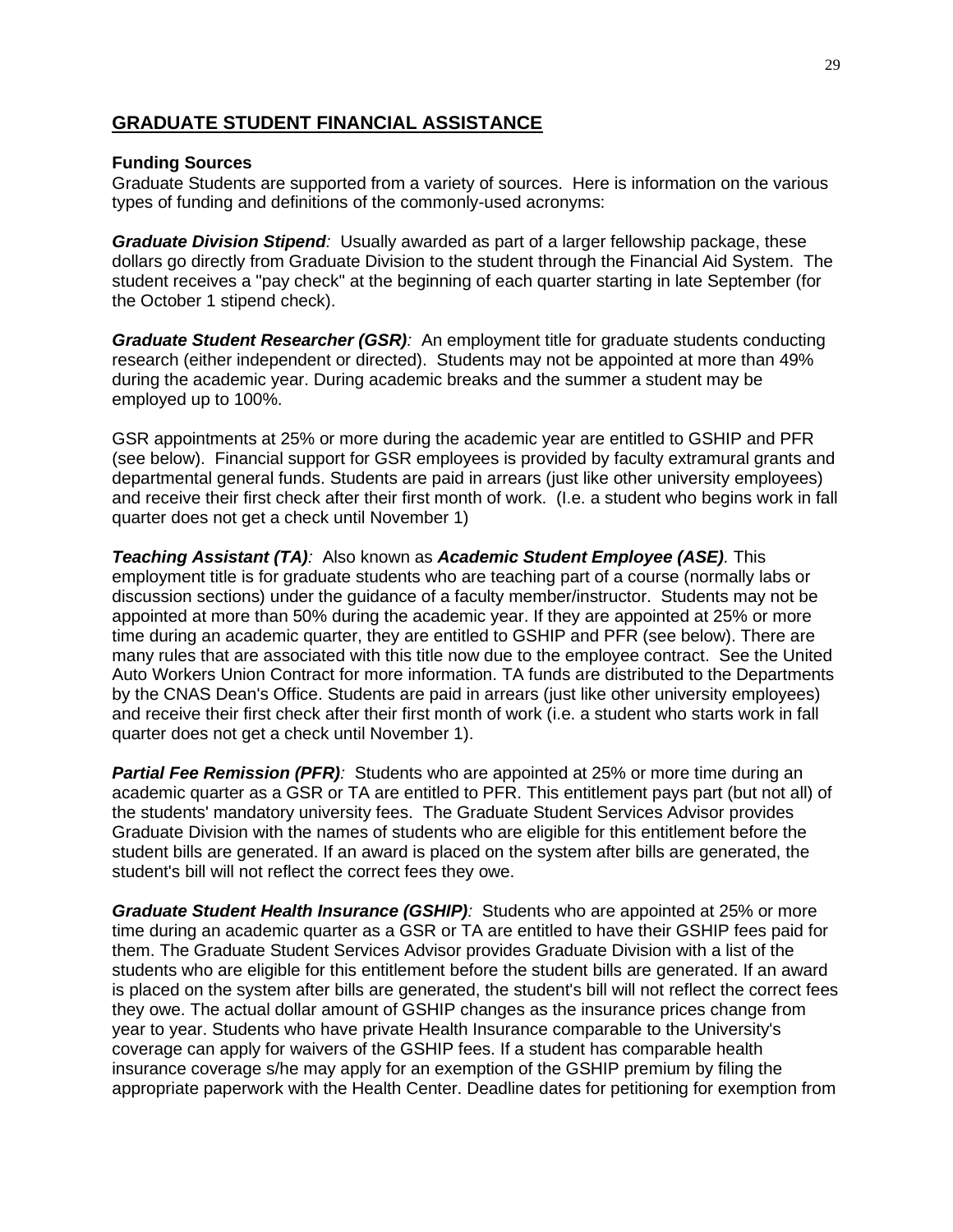GSHIP are firm. Contact the Student Health Insurance coordinator at (951) 827-5683 or (951) 827-3031 for information.

*Non-Resident Tuition Remission (NRT or NRTR):* Non-residents of California (either Domestic or International) who are appointed at 45% or more as a GSR are entitled to have their Non-Resident Tuition paid for them. The Graduate Student Services Advisor provides Graduate Division with a list of the students who are eligible for this entitlement before the student bills are generated. If an award is placed on the system after bills are generated, the student's bill will not reflect the correct fees they owe. International Students cannot establish residency and will owe Non-Resident Tuition for their entire student careers. (However, when a student Advances to Candidacy, his/her Non-Resident Tuition is reduced to 0% for a period of nine quarters, not including summer quarters.) Domestic non-resident students must establish California residency by the beginning of the second year of study. You must petition in person at the Office of the Registrar, Student Services Building, for a change of classification from nonresident to resident status. All changes of status MUST be initiated before the first day of classes for the term for which you intend to be classified as a resident. Students planning to file for residence status after their first year should talk with the Residence Deputy well before the appropriate residence determination date, preferably during their first few weeks in California.

*Fee Differential:* The fee differential is the left-over university mandatory fee amount for a student with a PFR and GSHIP and NRTR entitlements. This covers the GSA, Recreation Center, and other miscellaneous fees. This dollar amount fluctuates as these fees change. Most students are required to pay this.

*Departmental Grant In Aid (DGIA):* Departments or individual faculty members with unrestricted funds (many federal grants will not allow payment of student fees) can grant fellowship-like awards to individual students. This is most often used to pay the student's Fee Differential. The Graduate Student Services Advisor provides information to Graduate Division on the students who are to receive these awards, indicating the account and fund information. Graduate Division then pulls the money out of the account and awards it to the student through the Financial Aid System.

### **CAMPUS FUNDING**

### **UCR Graduate Division Fellowships**

### *Dissertation-Year Fellowships (DYP)*

The Dissertation-Year Fellowship Program provides financial support during the final year of dissertation work. Recipients must demonstrate high potential, promise and the desire for an academic career. Faculty mentors assist fellows in acquiring skills necessary to become candidates for faculty positions at major universities. Support is also provided to enable fellows to present their research at other UC and CSU (California State University) campuses.

### *Graduate Research Mentorship Programs (GRMP)*

The Graduate Research Mentorship Programs (GRMP) awards are intended to enhance the mentoring of doctoral students during their third, fourth, or fifth years of graduate study. Recipients are eligible for one, two, or three quarters of support to conduct their research (includes summers).

More information about these awards is available at:<https://graduate.ucr.edu/funding>